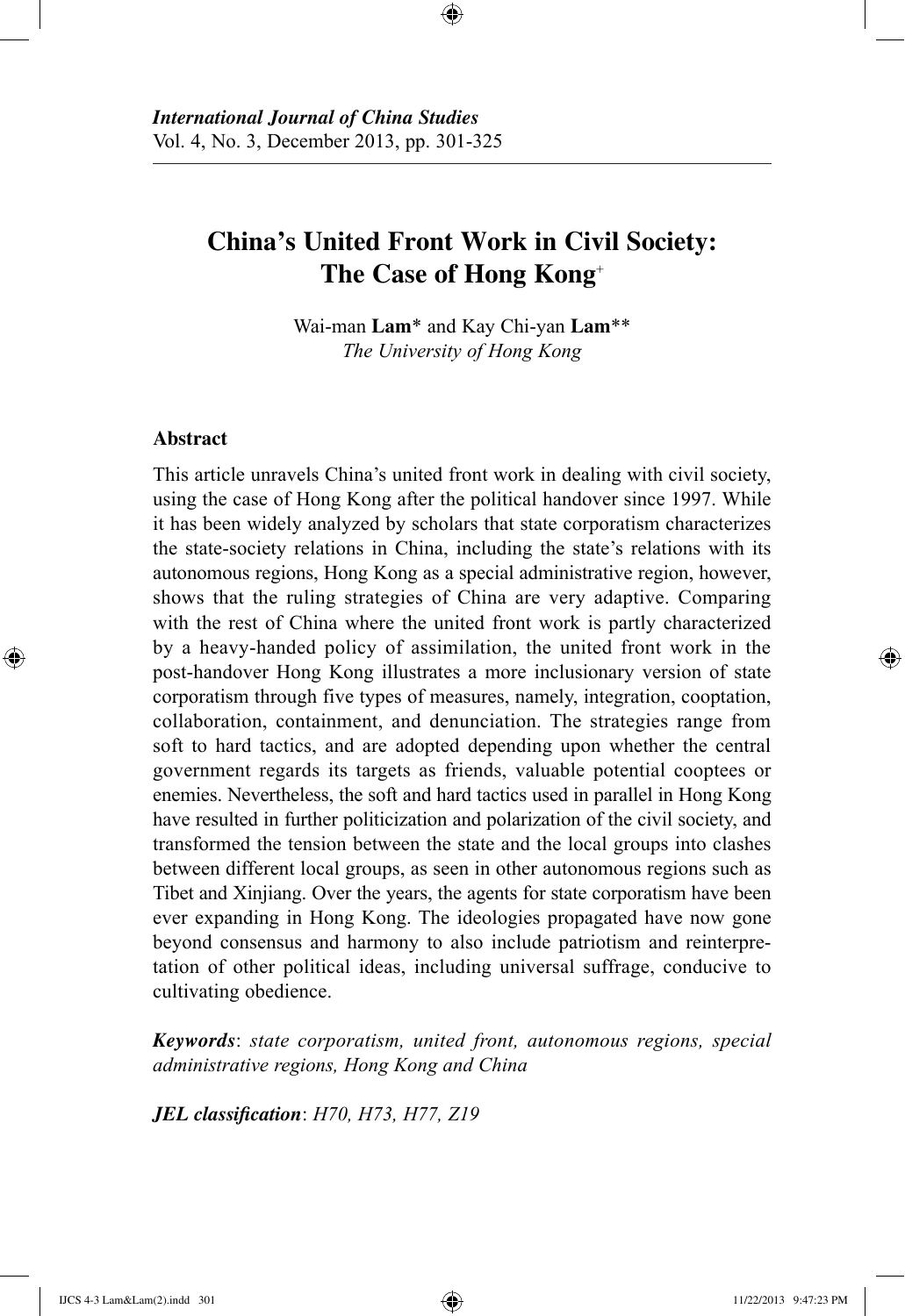## **1. Introduction**

This article seeks to unravel China's united front work in dealing with civil society, using the case of Hong Kong after the political handover since 1997. While it has been widely analyzed by scholars that state corporatism characterizes the state-society relations in China, including the state's relations with its autonomous regions such as Tibet, Xinjiang and Inner Mongolia, the case of Hong Kong as a special administrative region, however, shows that the ruling strategies of China, an authoritarian sovereign, are very adaptive. Comparing with the rest of China where the united front work is characterized by a parallel use of soft tactics and a heavy-handed policy of assimilation, the united front work in the post-handover Hong Kong illustrates a more inclusionary version of state corporatism. As such, the case of Hong Kong is also indicative of China's adaptable ruling strategies towards its special administrative regions (which may perhaps in the future include Taiwan) and autonomous regions, as well as the future of their democratization. Overall speaking, the article investigates China's direct and indirect influence in managing Hong Kong's civil society through five types of corporatist measures, including integration, cooptation, collaboration, containment and denunciation, and their implications.

⊕

#### **2. China's State Corporatism and United Front Work**

Since the 1990s, the concept of state corporatism has been widely used by scholars in analyzing the ruling strategies of China. In practice, parts of such strategies are often referred to as the united front work by Beijing. The two terms are not mutually exclusive, nevertheless. While state corporatism indicates China's overall ruling framework, its united front work is the relatively informal and soft tactics adopted to build friendship and its following, which include the work to educate, persuade, coopt and integrate people.

Corporatism is a long-established theory in the study of politics and has different variants. Based on the different degrees of state centralization and organization of corporatist institutions subject to historical and cultural differences, corporatism can be distinguished into strong, intermediate and weak types, as well as political, societal or neo-corporatism (Foweraker, 1987; Wiarda, 1996). As a general classification suggested by Schmitter, political corporatism, also called state corporatism, is distinguished from societal corporatism or neo-corporatism. In the modern world, the former refers to an authoritarian and coercive form of corporatism, while the latter represents a democratic form of corporatism. In state corporatism, the state is strong and dominates over territorial and political subunits as well as interests groups, and bureaucrats are ideologically selected. In contrast, under societal corporatism

⊕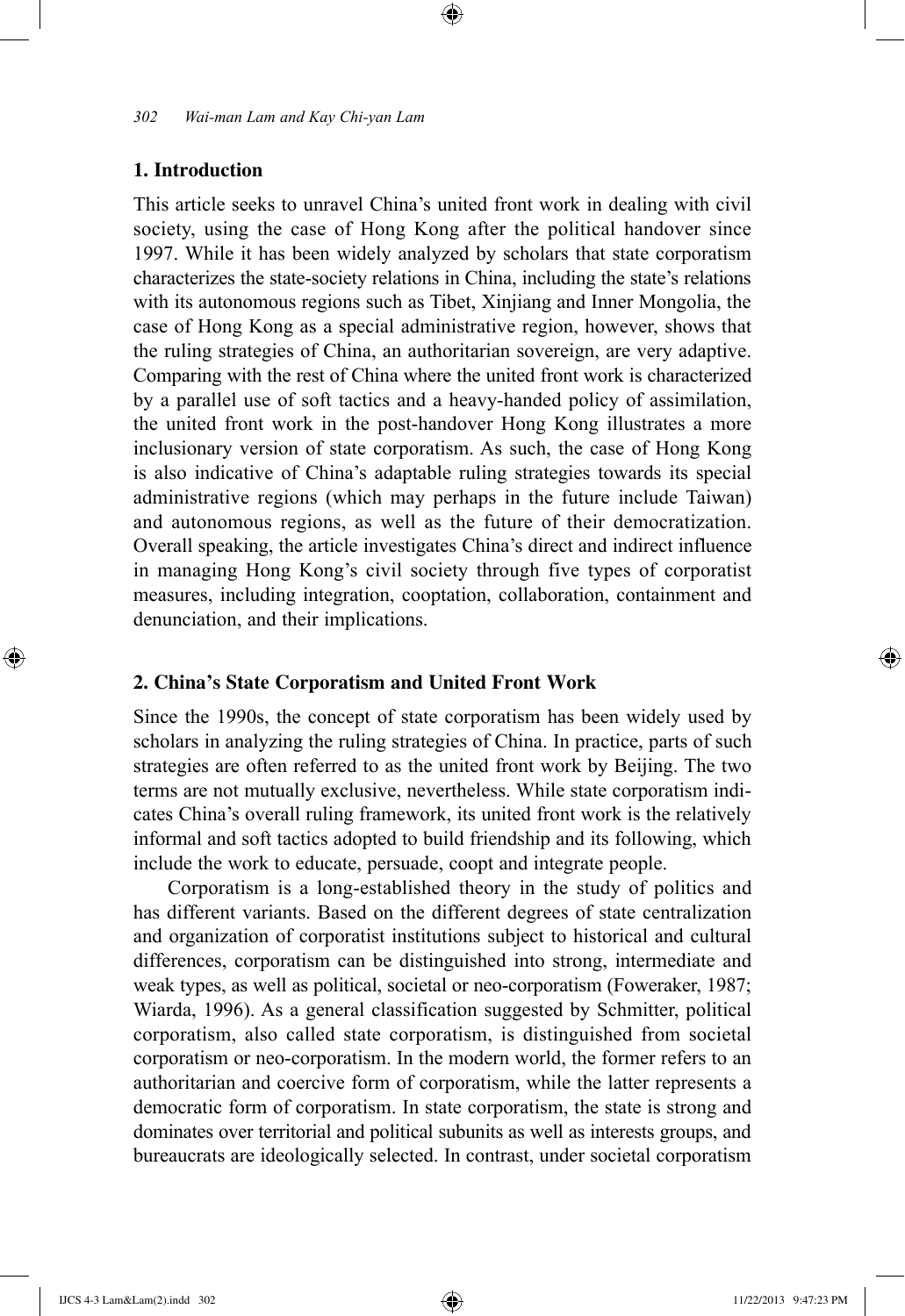or neo-corporatism practised today mostly in developed industrial and social welfare oriented countries, social and interest groups are incorporated into the decision making machinery on social and economic policies in particular (Schmitter, 1974; Wiarda, 1996).

⊕

In dealing with civil society, state corporatism carries the following main features. Previous analyses, for example, Foweraker's study of the Franco regime of Spain (1987) and Unger and Chan's study of China (1995), found that the role of the state in state corporatism is directive, interventive and exclusive with the aim of maintaining its hegemony and achieving high degrees of political collaboration.

Specifically, the directive role of the state on the society is evident in various aspects. At the ideological level, it is perceived as a state responsibility to define and promote national interests, and to impose such norms on the people. Though what national interests mean are rarely precisely defined in state corporatism, it is observed that these often include national integration, economic growth, stability, social harmony and consensus, and the dispelling of popular aspiration for democracy (Spalding, 1981; Foweraker, 1987).

The hierarchical relationship of the state to the society also distinguishes it from the bottom up interest cooptation processes in liberal democracy and societal corporatism (Oi, 1992; Chan, 1993; Unger and Chan, 1995; Wiarda, 1996; Unger, 2008). Under state corporatism, the state plays an important architectural role in the building of relatively cohesive and hierarchical bureaucratic institutions and structures facilitating control of different social sectors, interest groups and political parties (if any). It also acts as an active arbiter for various parochial interests organizing the relations among them.

Often, elite associations are formed whereby specific associations are selected by the state and granted the monopoly of representation within a specific sector serving as surrogates of state interests. Through the process of interest incorporation, associations are incorporated into advisory or execution bodies with little real power as appendages to the state to assist in its governance. Associations that are not approved by the state will be kept peripheral in political influence or even barred. The internal governance of organizations is closely monitored by the state, and the associations are also demanded to exercise some control over their memberships. Elite associations may still enjoy relative autonomy from the state but their role in the decision making process is usually passive and minimal (Schmitter, 1974; Spalding, 1981; Foweraker, 1987; Unger and Chan, 1995; Wiarda, 1996; Unger, 2008). Importantly, the state architecture of formal control of the society always coupled with the implementation of rigid laws containing and curbing political forces from threatening the state. Protests and demonstrations are prohibited or only nominally allowed. And the media is often state-run or heavily censored.

⊕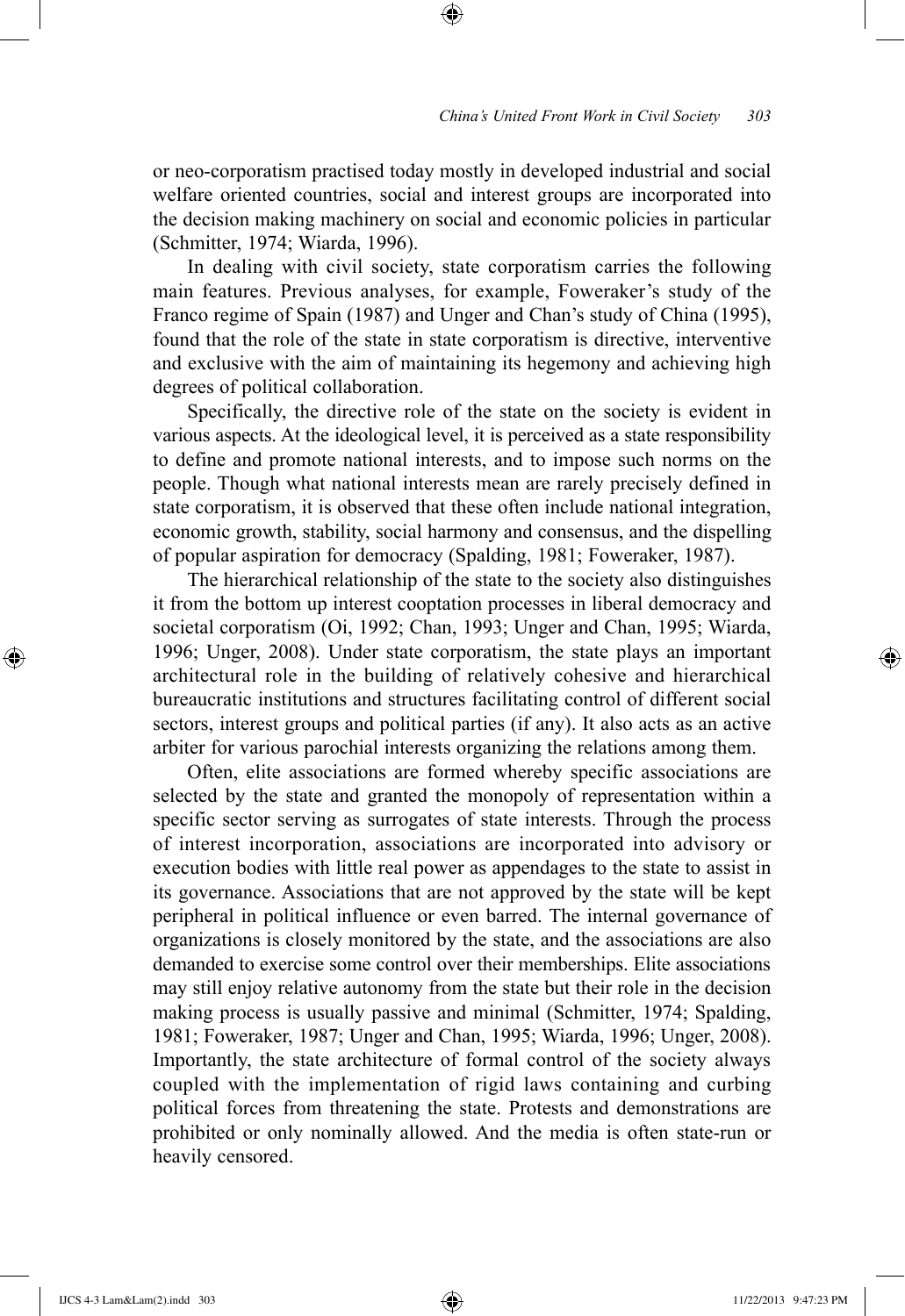Other state corporatisms alike, the creeds of social stability and harmony are undeniably significant in the official discourse of the Chinese state, however, they do not stand alone. To strengthen its rule, China has actively promoted patriotism in the form of "China can say no" and rejection of foreign intervention. In addition, it has attempted to develop a set of standards different from the West, so that it would not be evaluated on the same ground as in liberal democracies. Series of attempts have been made to deny the relevance of certain Western concepts, notably human rights and democracy.

⊕

Institutionally, China has remained a one-party state ruled under the Chinese Communist Party (hereafter CCP) which executes control over all government organizations. Party committees are parallel at all levels to the government structure through which the Party exercises control over the policy process of the state. Inside the Party, the Politburo and its Standing Committee sit at the top of the power structure but are not accountable to any other institutions. The system of the government is one of people's congresses, which hierarchically begins with the National People's Congress (hereafter NPC) at the top, then followed by the provincial, municipal, and township people's congresses, and so on. In theory, the NPC elects the President and Vice-President for the state, but in reality the candidates for the office are chosen by the Party. The Premier as the head of the government is formally appointed by the President with the approval of NPC, who in reality is also chosen by the Party.

With regard to the society, the United Front Department of the Central Committee of the CCP is responsible for the united front work at this level. During former Chinese leader Mao Zedong's reign, the united front was formed to carry out its work via various corporatist structures. Structures directly led by the state, such as street committees, neighbourhood committees, communes, *danwei* 单位, and other surrogate mass organizations including the All-China Federation of Trade Unions, Chinese New Democracy Youth League (now Communist Youth League of China), and All-China Women's Federation, were introduced and incorporated into the party-state. The media was state-run following the government's journalistic guidelines.

A greater degree of liberalization has been witnessed in China since the economic reforms in the 1980s. Although only one single organization would be recognized by the state as the representative for each sector, gradual development in China has prompted the state to allow the formation of a variety of non-political social organizations, such as scholarly societies, charities, and professional associations. Such a growing liberal atmosphere was soon crushed during the 1989 protests in Beijing, and so was the demand for autonomous organizations for students and workers.

Since 1989, China reinstituted a more comprehensive registration system for all social organizations. For instance, only one association was allowed to

⊕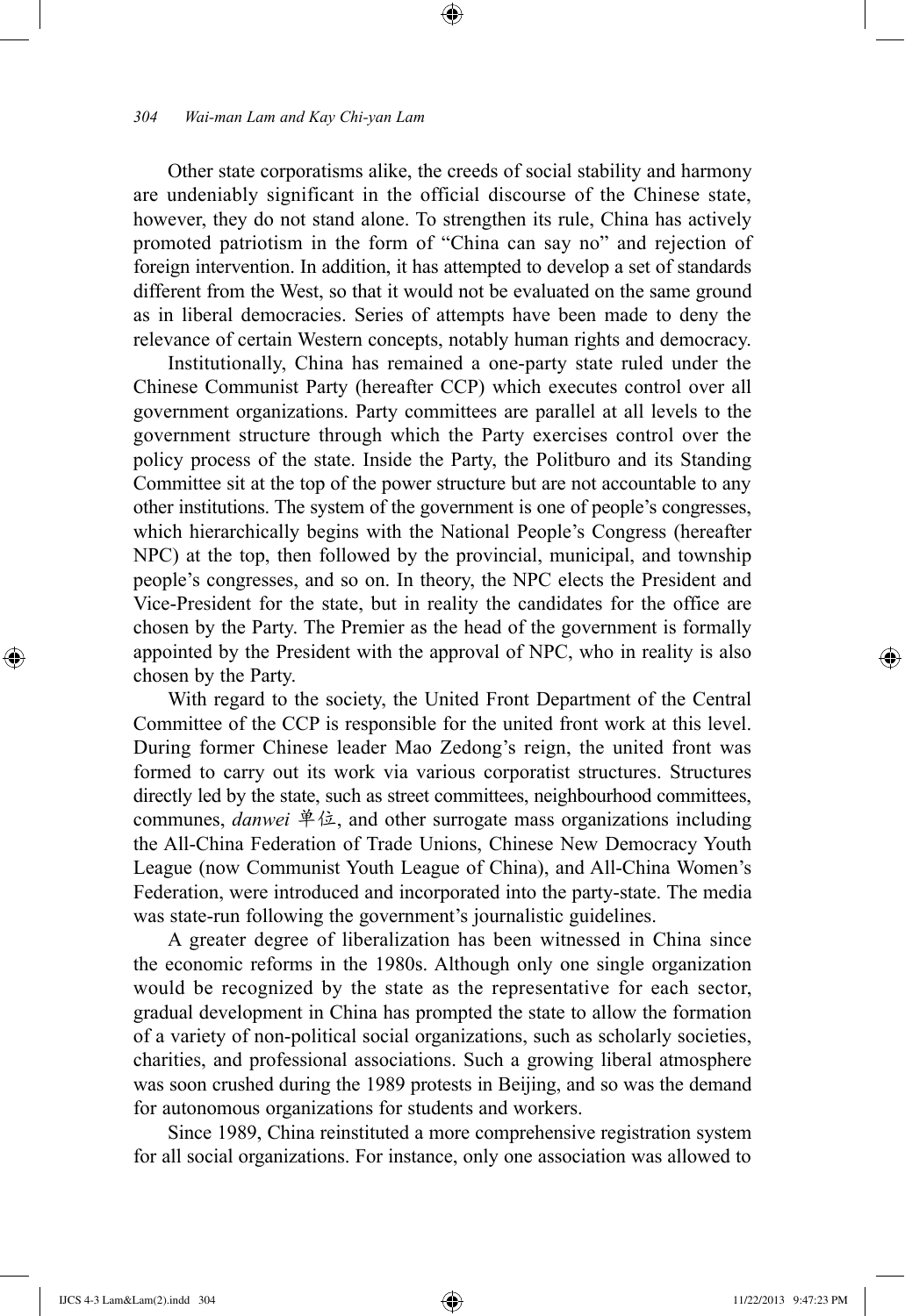register as the representative for each sector. Associations had to be registered and sponsored by a supervisory body. The state could carry out annual review of the associations and intervene into their internal governance (Unger, 2008). In the 1990s, a tripartite corporatist structure was established to deal with industrial relations, with the Labour Bureau as the representative of the state, the All-China Federation of Trade Unions as the representative of the workers, and the Chinese Enterprise Directors' Association representing the employers. While the state is active in regulating the relations of organizations, especially those in the key sectors, to maintain its influence and to ensure that the state is in control, politically non-sensitive associations such as those for sports, arts and culture, environment, and retired teachers do enjoy greater autonomy (White, 1993).

⊕

Some independent media outlets have emerged and the media has also become increasingly commercialized in China since the 1980s. Nevertheless, until today, the media continues to be closely monitored by government agencies, such as the Propaganda Department. Protesting has been a constitutional right of Chinese citizens but advance permission from the Public Security Bureau has to be obtained for actual allowance.

Similar state-corporatist strategies are also witnessed in China's autonomous regions. Although the regions were promised a high degree of autonomy upon the establishment of the People's Republic of China, measures of coercion, assimilation, persuasion and inducement have been implemented to strengthen state control. Over the past decades, massive economic development programs, such as the Great Western Development Plan, have been carried out to quicken the economic integration of the autonomous regions with the China proper and increase Han migration into the regions. Political-wise, minority ethnic groups in the autonomous regions are granted greater political representation in the NPC. Also, the Law on Regional Autonomy for the Minorities (1984) stipulates that the administrative head of the autonomous regions be a citizen of the respec-tive ethnic group. However, no comparable stipulations are made for the party secretaries of the Communist Party committees who oversee the administrative heads. In the area of education, ethnic minorities are granted privileged access to higher education. Nevertheless, patriotic education campaigns are carried out and learning Mandarin promoted since kindergarten, while local languages and religious education repressed. In Tibet, for instance, the Tibetan language is taught only up to middle school. Likewise in Xinjiang, freedom of religion is restricted as Uyghurs under the age of eighteen are not allowed to attend mosques or receive religious education. In the area of media, Beijing enforces strict censorship on reporting ethnic minorities tension and discontent (Chou, 2012; Demirtepe and Bozbey, 2012; Hao and Liu, 2012; Smith 2009).

⊕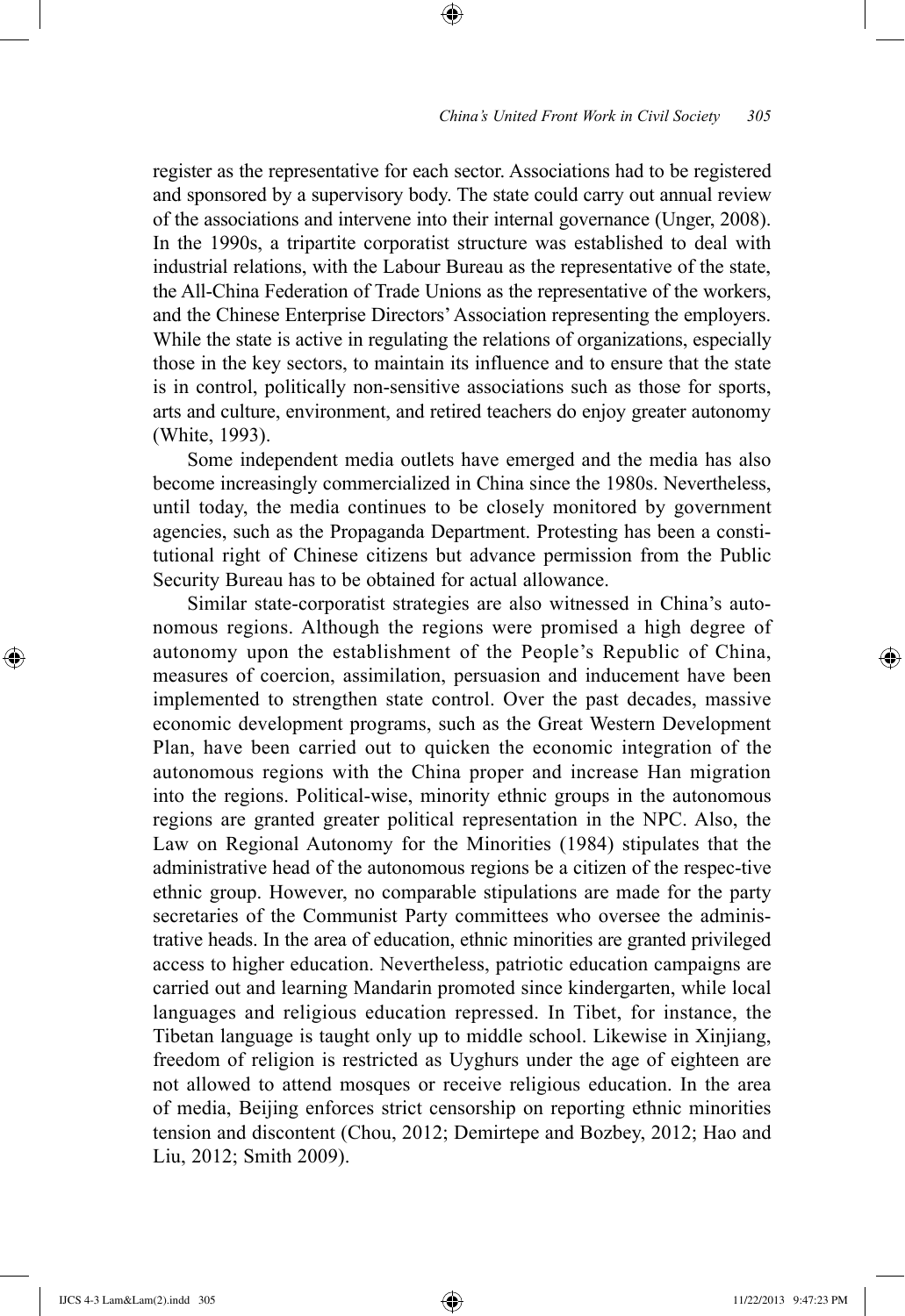## **3. China's United Front Work in Hong Kong**

Understanding China's united front work helps make sense of its policy on Hong Kong. Due to the principle of "one country, two systems", political acquiescence which is secured through carefully designed institutional, political and legal means in China is hardly viable in Hong Kong. Moreover, contrary to the predominance of state control in China, Hong Kong has a liberal and pluralistic political tradition rooted in its long experience with British colonial rule, capitalism and cosmopolitan thoughts. In many ways, China has to experiment with its ruling strategies on Hong Kong, not only in proclaiming sovereignty after the handover, but also in assimilating and gradually merging Hong Kong into the greater Chinese social, cultural and political system.

⊕

During the period before 1997 when China was not the sovereign, the concept of united front work had been widely employed to understand the informal influence of the formerly Xinhua News Agency in Hong Kong (now the Central People's Government Liaison Office, hereafter CPGLO) on Hong Kong's civil society. Since 1997, the CPGLO acts as the representative for Beijing, being responsible for liaison between Mainland agencies and the local community, coordinating the activities of the CCP in Hong Kong, and conducting united front work, propaganda and supervision. It also controls Beijing-affiliated publications and media in Hong Kong mobilizing support for the policies of the Beijing-appointed government (Yep, 2007).

The previous examination of China's united front work in colonial Hong Kong tended to focus mostly on how Beijing consolidated its relationship with individuals in Hong Kong through cooptation (e.g., Wan, 2003; Lee, 2006; Lo, 2008; Kwong, 2010). Different from the previous studies, this article purports that the united front measures of Beijing in Hong Kong are much systematic and adaptive in accord with the "one country, two systems" principle and the liberal-pluralist tradition in Hong Kong. As it will be analyzed, China's united front measures in Hong Kong, which include the soft tactics of integration, cooptation and collaboration, as well as the hard tactics of containment and denunciation, all seek to ultimately consolidate China's hegemony in the local society.

Integration refers to the process of merging different parties with one another based on common interests, and at the ideological and affective levels. It indicates not only the development of common instrumental interests but also that of common wills and feelings. As a way of neutralizing the differences between Hong Kong's pluralistic society and China and thus winning the support of the majority, this measure is widely visible in all walks of life in Hong Kong.

Cooptation describes the process of bringing outsiders (usually the resource-poorer) inside (usually the resource-richer) (Saward, 1992). In Hong Kong, the Chinese Communist agents actively and selectively recruit

⊕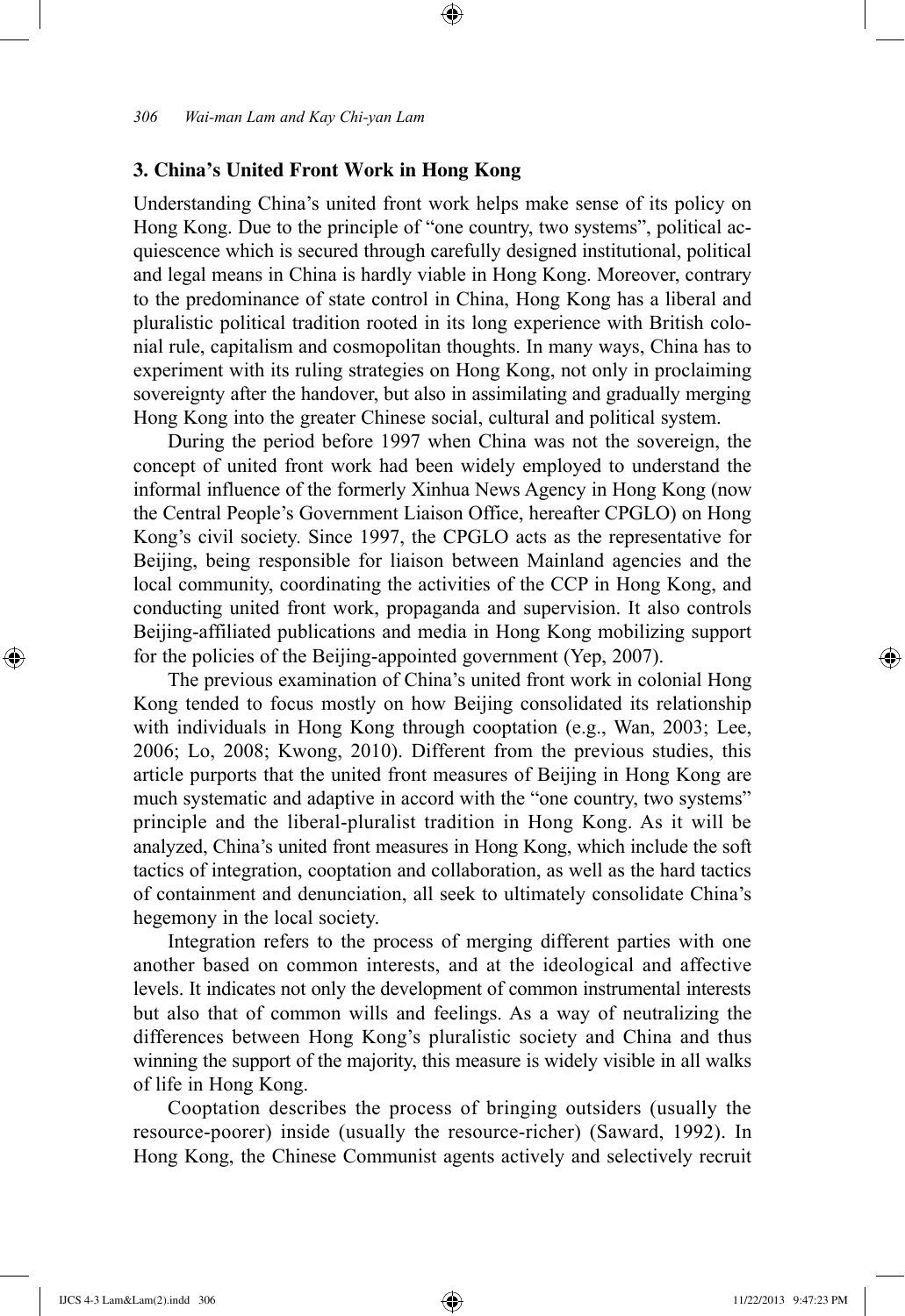and appoint supporters to political institutions and power positions, so that alternative views of its supporters can be put in line with those of the Chinese authorities. Since the transitional era, cooptation has been conducted via appointment to institutions such as the Chinese People's Political Consultative Conference (hereafter CPPCC), NPC, coopting elites to special bodies such as the Basic Law Drafting Committee, and recruitment to political groups such as the Democratic Alliance for the Betterment and Progress of Hong Kong (hereafter DAB).

⊕

Compared with cooptation, collaboration indicates a more detached relationship between the Communist agents and the political recruits, and usually targeting the wavering middle. Though the involved parties willingly work together, their cooperation is relatively informal and less institutionalized as well as short-term based. In real-life politics in Hong Kong, it is always hard to find evidence for the measure of collaboration, largely so because of the inconspicuousness of such activities. Collaborators are often those who would prefer a little distance from Beijing while not antagonizing it. Therefore, they would be keen on keeping their connection with the Chinese authorities well away from public gaze. The ultimate aim of collaboration is to ensure that the targets do not join force with the opposition, whether or not they explicitly support Beijing.

Containment characterizes particularly the Communist agents' policy on the democratic forces in Hong Kong. Through nourishing supporters' networks and creating strategic alliances with Beijing's sympathizers, this measure aims to check the expansion or influence of democrats. It also involves the fragmentation of the opposition camp in order to neutralize its influence.

Denunciation is the most exclusive form of measure used by the Chinese authorities to defeat its enemies, particularly the democrats, and control the Hong Kong society. It is characterized by public condemnation and accusation, outright rejection, verbal threats, and refusal to communicate. It aims to charge someone on their misdeeds, and halt their influence immediately and permanently, especially in situations when the authorities perceive that their sovereignty is at stake.

Loh and Lai (2007) once stated that China's united front work in Hong Kong has consistently classified the population into three groups: a supportive majority to mobilize, a wavering middle to neutralize, and an enemy to defeat. The same classification applies to understand how China has accordingly treated different political players in post-handover Hong Kong. Integration and cooptation are measures for dealing with the majority and supporters, collaboration targets the moderate middle, and containment and denunciation constrain the influence of enemies to even exclude them. Among all these, only denunciation serves a clear purpose of political exclusion. Other measures rather involve education, persuasion, threats and inducement.

⊕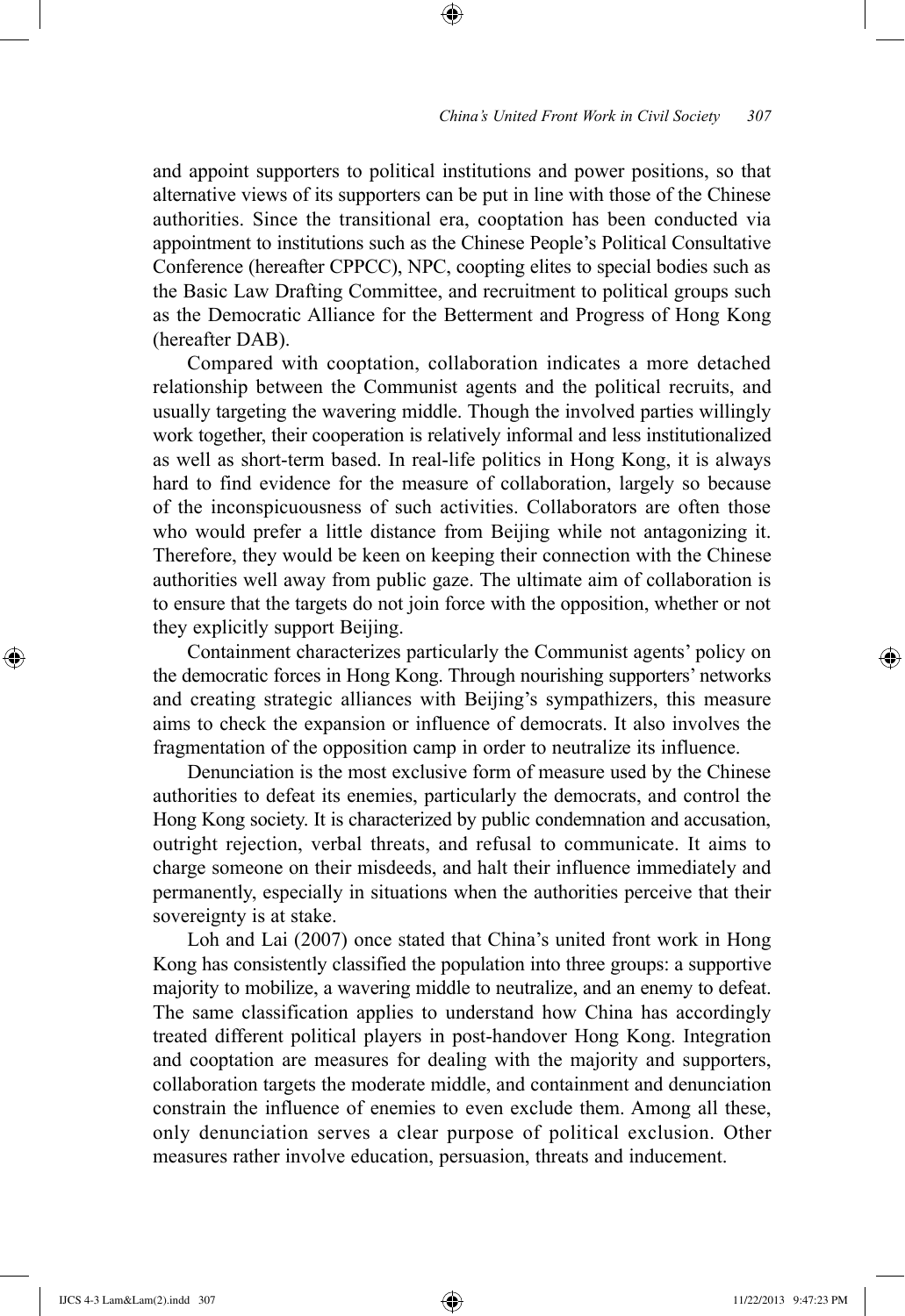# *3.1. Integration*

#### *3.1.1. Integration by economic measures*

After more than a decade of returning to Chinese rule, not only has Hong Kong operated simultaneously under the Chinese political shade as well as British colonial legacy as a special administrative region, and cultivated somehow a common understanding that China is the big boss behind; it also has become more economically dependent on the sovereign state. After all, not only is economic growth and wealth accumulation an essential component in China's struggle to emerge as a world power in the 21st century, it is also an effective soft tactic to achieve political control.

⊕

After the political resumption, economic interchange and activities that accelerate political assimilation between Hong Kong and China have become visible. One notable example is the Closer Economic Partnership Agreement (CEPA). The CEPA was a bilateral free-trade agreement signed between China and Hong Kong in 2003 against the background of both economic and political concerns. In 1998, Hong Kong was seriously hit by the Asian Financial Crisis. The economic turbulence persisted until 2003 when the Hong Kong government was at the same time troubled by the Article 23 fiasco in which the proposed national security law was seriously disputed and shelved after more than half a million people joined a protest against it. Economic measures were then adopted by Beijing to take the edge off the Hong Kong government's legitimacy crisis, which in the years followed have accelerated the city's economic integration and dependence on China.

Although Hong Kong continues to maintain independent trade relations with various countries, the significance of China in Hong Kong's trade has become incontrovertible. Regarding inward direct investment, China has maintained the largest proportion in 2011 (HK\$3,042.8 billion), while most of Hong Kong's outward direct investment also went to the Mainland  $(HK$3,346.4 billion).<sup>1</sup>$ 

Ideologically, Beijing, along with the Hong Kong government, claims that economic integration is the only way out for Hong Kong under fierce global economic competition lest Hong Kong becomes marginalized. For example, shortly after the waving of the colonial Hong Kong flag by some protestors in a protest in 2012, former Deputy Director of the Hong Kong and Macao Affairs Office Chen Zuoer 陈佐洱 alleged that, practically, Hong Kong would have become a "dead city" without the assistance from the Mainland China. In his words, Hong Kong would be unable to survive without the economic gifts and water supply from Guangdong (*The Sun* 太陽報, 2nd November 2012).

For one thing, the cultivation of economic integration of Hong Kong and China has consolidated the practice of conservatism amongst Hong Kong's business class who, having vested interests in China's market, would tend

⊕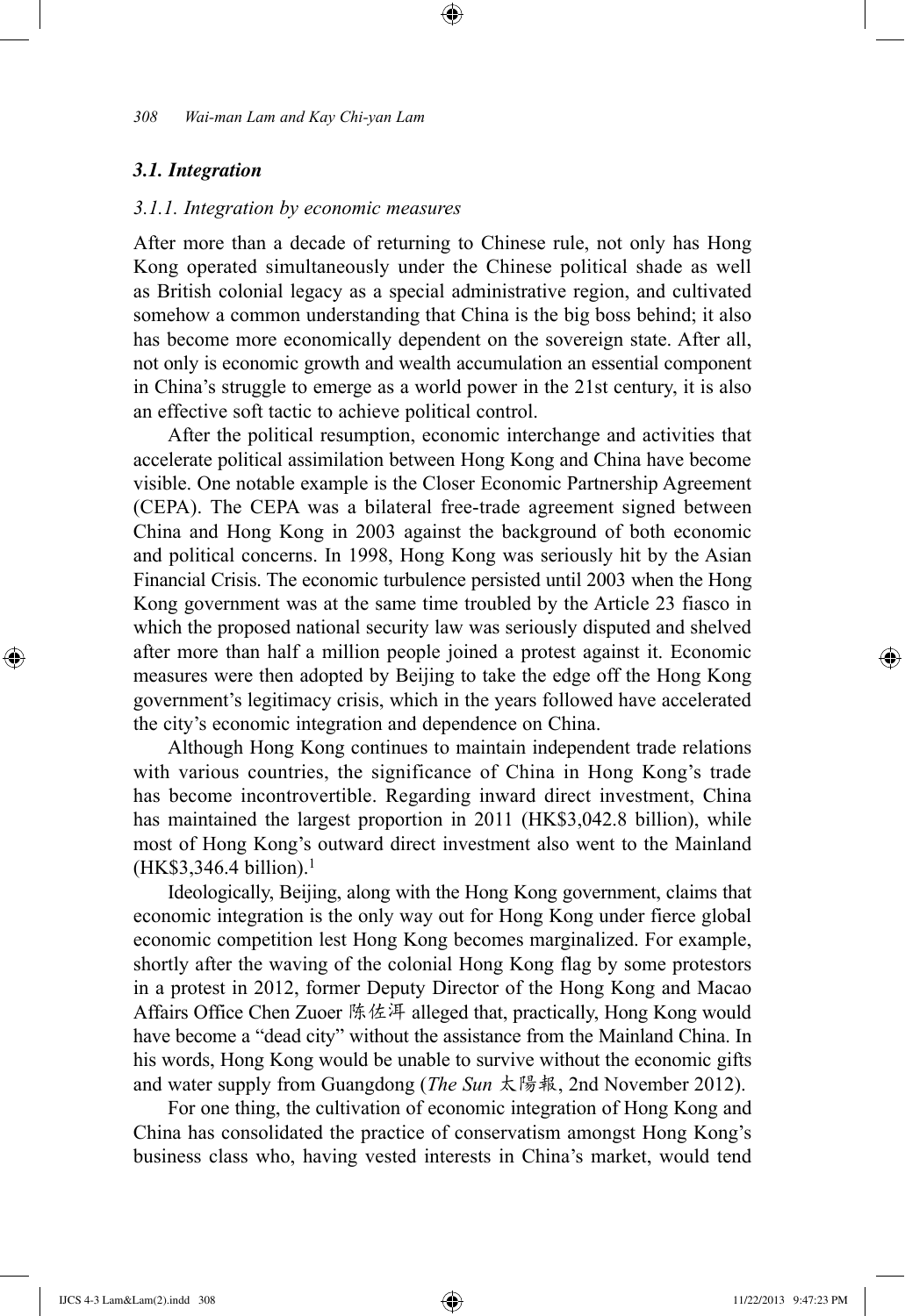not to antagonize the central government. The influx of Chinese capital into Hong Kong further engendered conditions for such conservatism. One example is the Chinese investment in the local media, which brought about apparent changes to the contents of news programs. Asia Television (hereafter ATV) is a case in point. Wang Zheng  $\pm \omega$ , a major investor of ATV since 2010, is a CPPCC member and a relative of the former state leader Jiang Zemin 江泽民. Though Wang describes himself as a "consultant" to his cousin, ATV Executive Director James Shing Pan-yu 盛品儒, he is believed to have directly involved in ATV's day-to-day operations. News reports of the ATV have been moving toward a more conservative stance in general. For example, in 2012, "ATV Focus" claimed that opponents of the moral and national education curriculum in Hong Kong were actually backed by London and Washington; and labelled members of the student advocacy group Scholarism as naïve teenagers having been manipulated by politicians and risking their future by playing with politics (*Singtao Daily* 星島日報, 5th September 2012).

⊕

#### *3.1.2. Cultivating patriotism*

Cultivating patriotism has constituted much of the ideological reshaping process in Hong Kong. Indeed, as the term is subject to multiple interpretations, patriotism is a "two-edged sword" for Beijing. Liberal readings of patriotism which balances unconditional commitment to state interest with liberal morality may adversely affect the political order it seeks to establish in Hong Kong. Hence, over the years, endeavours have been made to setting hegemonic standards for patriotism and branding alternative views in parallel.

To start with, patriotism in official terms is very narrowly defined. Patriots should support the exercise of sovereignty of the central government in Hong Kong and fulfil duties stipulated in the Basic Law, such as the obligation to protect the national interest of China through legislating laws on national security. Though Chinese officials and pro-Beijing figures did not explicitly equate "state" with the "party-in-power", interests of the two are conceived as highly intertwined and hence, a patriot must also support Communist rule.

Politically, patriotism is made a criterion for choosing the Chief Executive (hereafter CE) of Hong Kong and the lawmakers. Recently, the patriotism debate was rekindled over the heated debate on universal suffrage for 2017, as Chinese officials and supporters of Beijing were responding to law professor Benny Tai Yiu-ting 戴耀廷's proposal of calling for 10,000 people to blockade Central District in 2014 to put pressure on the central government. Yu Zhengsheng 俞正声, member of the CCP Politburo Standing Committee and Chairman of the CPPCC, claimed that, with the introduction of universal suffrage, only those patriotic could be allowed to lead the city (*Singtao Daily*,

⊕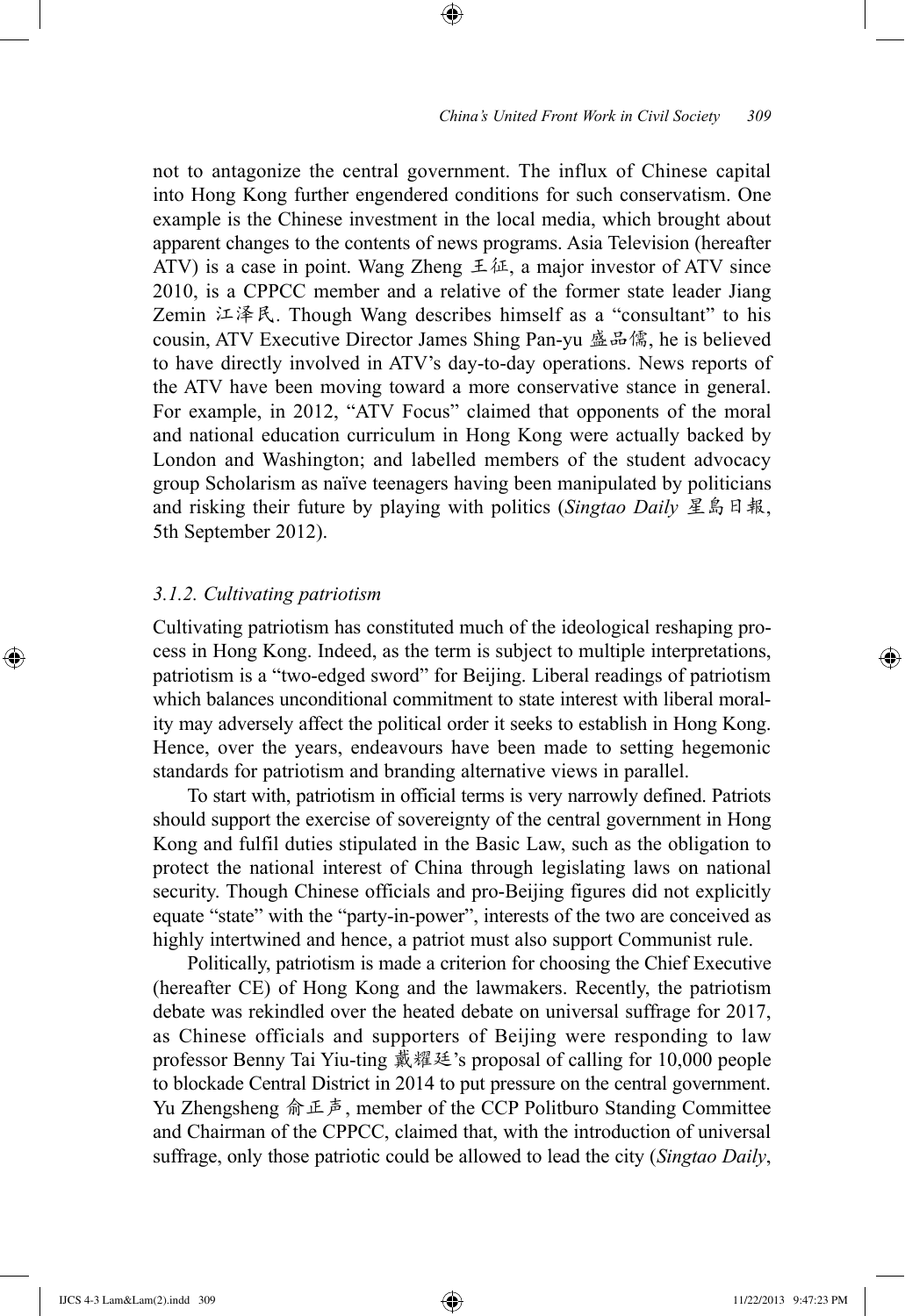7th March 2013). Though commitment to patriotism has never been specified in the Basic Law as a prerequisite for candidates running for the CE election, it is now made an extra requirement for the future CE.

⊕

Cultural nationalism is also used as a catalyst for integration, with the projection of a common ethnic origin, history and interest identified as the Chinese nation onto the people of Hong Kong, Taiwan and Macao. In his first speech as head of state, Xi Jinping 习近平 asserted that he would fight for a great renaissance of the Chinese nation. After his meeting with Honorary Chairman of the Kuomintang Lien Chan 連戰 from Taiwan, Xi also described compatriots from both sides of the Taiwan Strait as brothers of the same mind, who could cooperate in realizing the Chinese dream. Hence, any attempts on separating parts from the nation would be deemed immoral. In parallel, in Hong Kong, it is noticeable that in recent years, China's advancements in technologies and international status, such as the successful hosting of the 2008 Olympics, were much publicized to arouse nationalistic sentiment. The arrangement of visits of Chinese astronauts and top athletes to Hong Kong further indicates such attempts by Beijing. Nationalism is also used to mollify and neutralize the tension resulted from rapid and unchallenged integration between China and Hong Kong, with the use of family metaphor by the officials calling for tolerance on the part of the Hong Kong populace (*The Standard*, 25th February 2013)

While inspiring the people of Hong Kong to pay special attention to China by patriotic and nationalist sentiments, their expression of concern and sympathy toward political problems in China, especially those related to pro-democracy movements and rights-defending activists, are very much discouraged. The expression of "well water does not intrude into river water" has been persistently used by Chinese officials to analogize the relationships between Hong Kong and Mainland China under "one country, two systems". At the same time, identity politics are manipulated through branding certain democrats (Wu, 2007). Democrats such as Martin Lee Chu-ming 李柱銘, who explicitly called for international attention on China and Hong Kong's human rights condition stirred backlash from Chinese officials and Beijing supporters; Lee was virtually accused of being a "traitor" and different from the patriotic majority.

#### *3.2. Cooptation*

## *3.2.1. Giant coopting mechanisms*

Previous studies show that cooptation in the local political front can be described as a patron-client network (Lo, 2008). Beijing, as a powerful patron offers various inducements to solicit and solidify the political loyalty of its clients in Hong Kong including the CE, its biggest patron in the city. The

⊕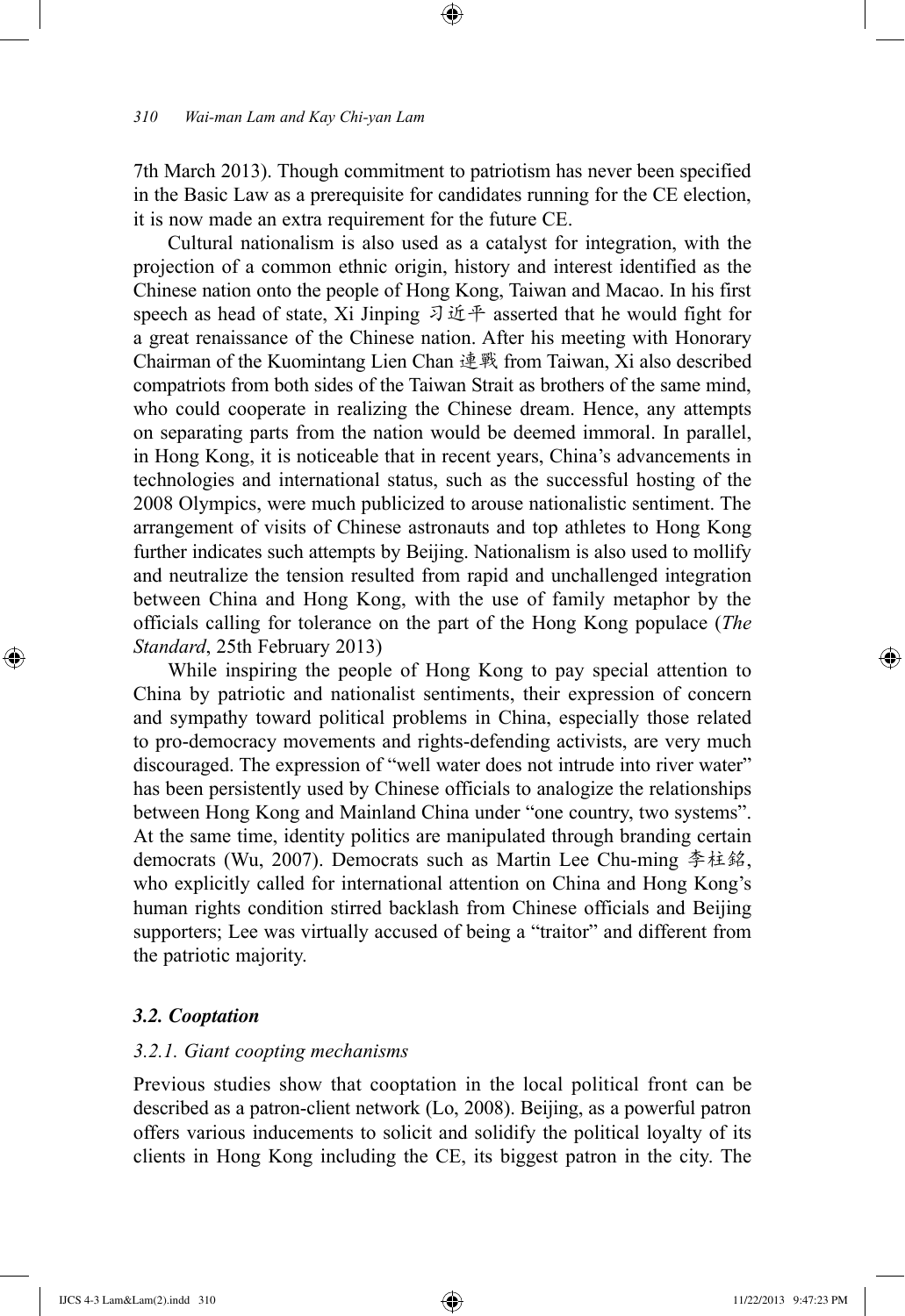CE, being the surrogate of the central government, is entrusted with great powers relative to the legislature, whose political loyalty to Beijing is secured with the provision of explicit political and economic support. The members of the Executive Council, the principal officials, leaders of the pro-Beijing political parties such as the DAB are in turn the core clients of the CE. For them, inducements may include a considerable degree of power, status, policy influence, and so on.

⊕

As the CE is a position of power, it is only natural that Beijing is anxious about his/her political loyalty. The Basic Law stipulates that the CE shall be accountable to, and be appointed by, the central government. More importantly, the right to elect the CE is limited to an electoral college, the Election Committee, which consists of 1,200 members from 38 subsectors returned by an electorate of around 220,000 individuals and corporations. Besides the purpose of political control, the Election Committee is in itself a structure for cooptation of selected interests. In a similar vein, the idea of functional constituency (hereafter  $FC)^2$  in the election of the Legislative Council (hereafter LegCo), with its constituencies concentrated in business and professional sectors and small electorate, serves the dual purpose of containing the democratic influence in the legislature while coopting selected interests. Both the Election Committee and FC would ensure that the influence of the selected interests prevails in the government. In other words, future elections in Hong Kong could not be genuinely democratic insofar as FCs not fully abolished and the nomination process of the CE firmly controlled by Beijing.

In addition to the above coopting mechanisms in Hong Kong, the NPC and CPPCC are the coopting mechanisms at the state level. In 2013, a broader group of representatives from Hong Kong has been named to the twelfth CPPCC National Committee than in previous years. Apart from prestigious tycoons, professionals and community leaders, these bodies are also coopting FC lawmakers and retired high officials in Hong Kong. For instance, Jeffery Lam Kin-fung 林健鋒, who was elected to the Commercial (First) FC without competition and also a member of the Executive Council, is one amongst the 124 Hong Kong Deputies to the CPPCC.

Such ceremonial gift is also bestowed on former CE Tung Chee-hwa 董 建華 who was first elected the Vice-chairman of the CPPCC in 2005, two days after his resignation due to "health problems"; and re-elected in 2013. Henry Tang Ying-yen 唐英年, who lost the race in the 2012 CE election, was among the 299 newly elected Standing Committee members of the CPPCC. The former CEs were joined by former officials to be coopted into the CPPCC, including ex-Police Commissioner Tang King-shing 鄧竟成 and ex-Commissioner of the Independent Commission Against Corruption Timothy Tong Hin-ming 湯顯明.

IJCS 4-3 Lam&Lam(2).indd 311 11/22/2013 9:47:23 PM

⊕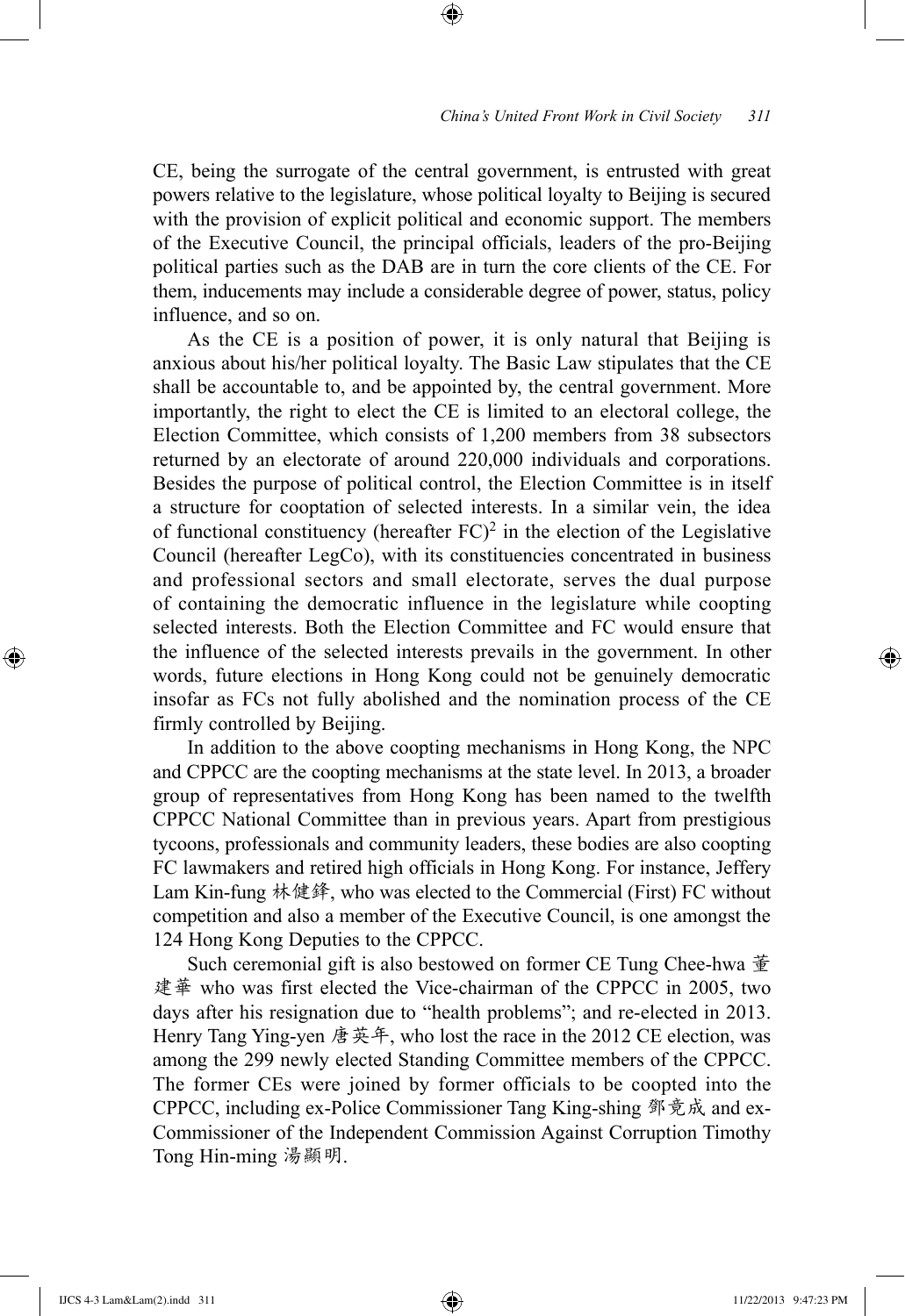#### *3.2.2. Cooptation of social bodies and the media*

As a way to cultivate comradeship and identification with China as well as a supportive following, the CPGLO arranges potential cooptees to visit China. For example, in 2007, to rally support for Donald Tsang 曾蔭權 in the CE election, and to build consensus between Beijing and Hong Kong's civic associations on the matter, the CPGLO arranged various social and professional bodies to meet with Chinese officials. Moreover, starting from 2007, the CPGLO has also arranged potential cooptees to attend a course on national studies jointly offered by national level academies, such as the National Academy of Administration (*Wen Wei Po* 文匯報, 4th November 2011). Other times, potential allies are invited not only to visit China but also to meet with Chinese officials, participate in the national day celebrations, and attend high level conferences and meetings. Occasionally, targets are also invited to visit their native hometowns to arouse patriotic sentiments and to explore investment opportunities.

⊕

In addition to the more specific and important cooptees, secondary school and university students are also arranged to visit the Mainland, which serves the purpose of arousing their sense of cultural affinity to China while at the same time witnessing China's national achievements. Very often, the exchange tours are accompanied by at least one official from the CPGLO, and received by Mainland officials at various ranks, depending on the size and nature of participants (*Hong Kong Commercial Daily* 香港商報, 8th August 2009).

As the coordinator of united front work in Hong Kong, the CPGLO collaborates with civic bodies in Hong Kong or sponsors them in organizing youth activities and education projects that serve both practical and strategic purposes. For example, with its aim of catching up with the favourable opportunities created by Hong Kong's economic integration with China, the Federation of the New Territories Youth's brand-building event, "9+2" exchange tour (refers to the nine provinces and two special administrative regions in the Pan-Pearl River Delta Regional Cooperation) in 2009 was advised by the New Territories Division of the CPGLO.

Civic bodies that openly declare themselves patriotic and having frequent exchanges with Mainland China are likely to have regular contact with the CGPLO, especially its Youth Division. Structure of the CPGLO is very meticulous allowing officials to specialize in liaising and overseeing particular civic bodies (Luk, 2010). Presence of the officials could often be seen in major events of these civic bodies, particularly their inauguration and prize presentation ceremonies. Officials' appearance in these activities would be widely reported by the pro-China media in Hong Kong.

Cooptation also takes the form of political appointment, in which core members of political parties and civic groups, as well as community leaders,

⊕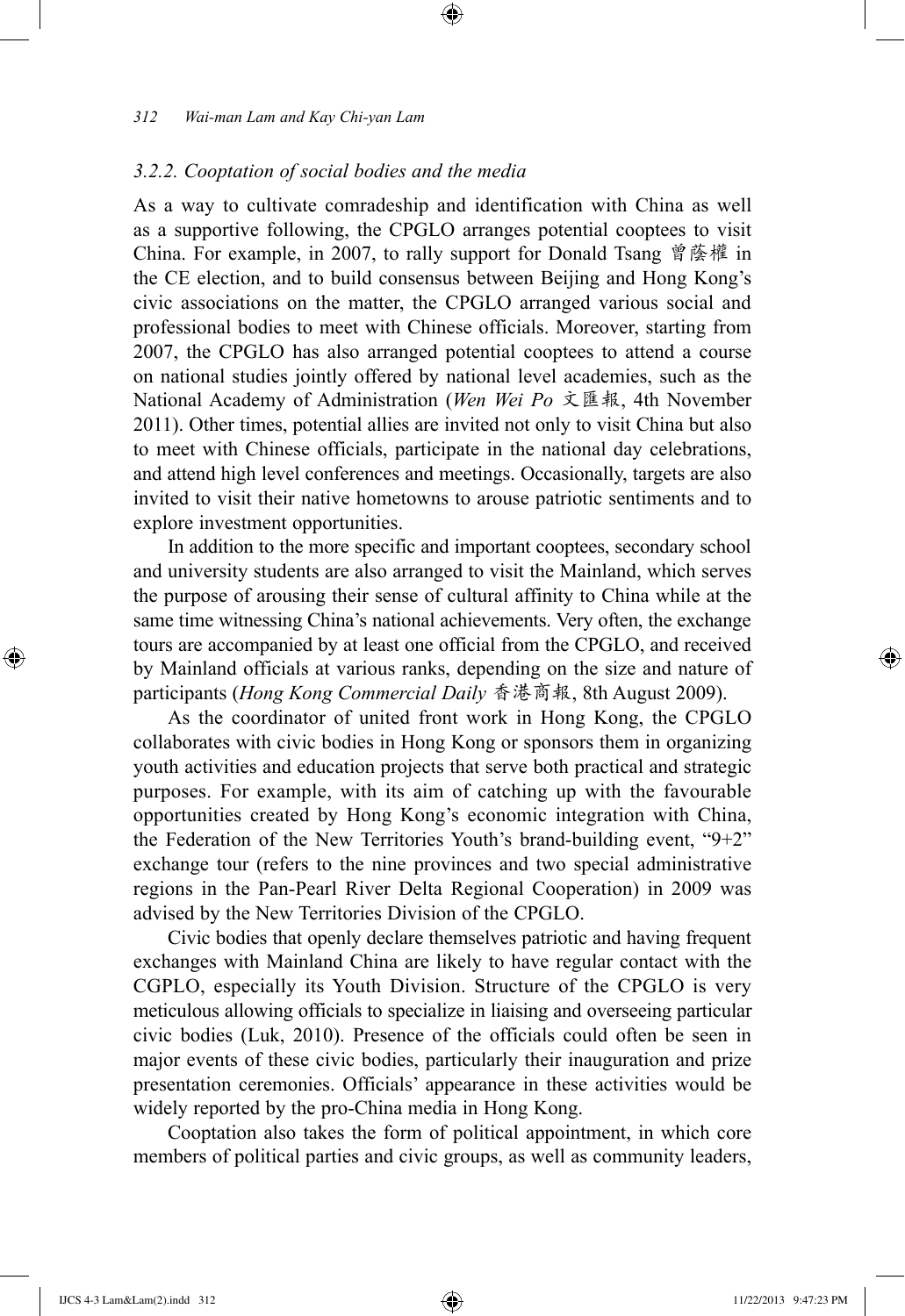## *China's United Front Work in Civil Society 313*

are appointed to various state or party institutions or "people's organizations" (such as the All-China Youth Federation, hereafter ACYF) at both national and local levels. For instance, the DAB, as flagship for pro-Beijing forces in Hong Kong, has most of its core members coopted into the aforementioned bodies. Currently, nine members of the DAB are serving as Hong Kong Deputies to the NPC, while 32 of them are delegates to the CPPCC. Some of the DAB's younger members, such as Horace Cheung Kwok-kwan 張國鈞, legislators Ben Chan Han-pan 陳恆鑌 and Gary Chan Hak-kan 陳克勤, are appointed to the ACYF. In its Standing Committee (Session 2011-2013), three members, including Chairman Tam Yiu-chung 譚耀宗, Chairman of Senate Yu Sun-say and Vice-chairlady Ann Chiang Lai-wan 蔣麗芸, are appointed to the National Committee of the CPPCC. Three of its members are coopted to CPPCC at sub-national levels; they include Vice-chairman Horace Cheung Kwok-kwan, General Secretary Pang Cheung-wai and Treasurer Wong Kine-Yuen.

⊕

Apart from political parties, media owner is another front of cooptation. It is observed that after these media owners were granted medals of honour and made CPPCC delegates, the papers have turned into strong critics of the democrats (Ma, 2007). A case in point is the *Oriental Daily*. In the early years when the newspaper was founded by Ma Sik-chun 馬惜珍 and his brother Ma Sik-yu 馬惜如, it was deemed pro-Taiwan, mainly because of the owners' cordial relationship with Kuomintang. Since the handover, the newspaper has moved toward a more pro-Beijing stance. Apart from keeping itself from reporting negative news in China, the *Oriental Daily* also fiercely and consistently attacks members of the democratic camp, especially Martin Lee Chu-ming, Anson Chan Fang On-sang 陳方安生 and its major media competitor Jimmy Lai Chee-ying 黎智英. In 2003, Chairman of its Broad of Director, Ma Ching-kwan 馬澄坤, was appointed to the National Committee of the CPPCC. Ma is also closely associated with the pro-China circle in Hong Kong. Recently, Lew Mon-hung 劉夢熊, an outspoken pro-China figure in Hong Kong who was a former ally of CE Leung Chun-ying 梁振英, revealed in an interview that he put together Ma Ching-kwan and Leung so that Ma could help Leung in launching a media war against his competitors in the CE election (*Ming Pao* 明報, 26th January 2013).

# *3.3. Collaboration*

# *3.3.1. Pragmatic collaborations in elections*

Owing to the partial direct election elements in the LegCo and the District Council, Beijing is cautious building collaboration in the elections and containing the popularity of the opposite camp in Hong Kong. It has been an open secret that the CPGLO has been coordinating different pro-Beijing forces

⊕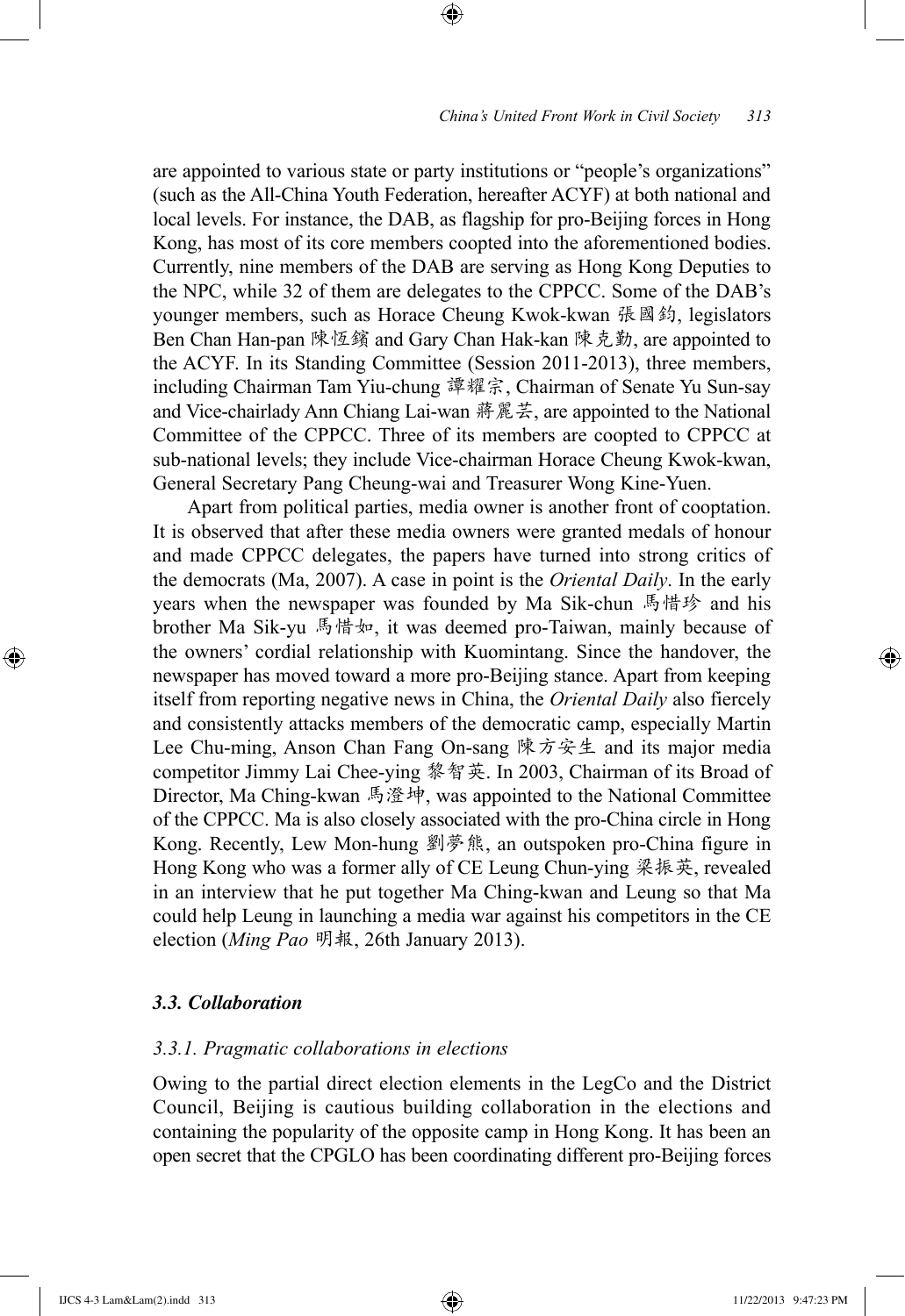and candidates in previous legislative and district elections, and mobilizing community support for them (Poon, 2008; Lo, 2010). The main purpose is apparently to facilitate their victory in these elections.

⊕

Prominent examples were seen in the elections of the LegCo in 2012. Candidates who declared themselves "independent" regarding political affiliation had actually worked closely with pro-Beijing organizations and received their electoral support. Paul Tse Wai-chun 謝偉俊, who was elected to the LegCo through the Tourism FC in 2008, "parachuted" to participate in Kowloon East GC election in 2012 as an independent candidate. As revealed in an election forum hosted by NOW TV, Tse lacked the slightest knowledge of district affairs in Kowloon East, but still miraculously won in the election with a very high number of votes. Later in another television program, Tse admitted that the CPGLO was actually helping him with the election campaign, yet he would not follow its directions blindly. He further commented that it is not proper for CPGLO officials to appear too often in front of the public, since it may give an impression of Hong Kong undergoing "Mainlandization" (*RTHK* 香港電台, 29th November 2011; *On the Record* 香港政府新聞網 – 政府評論, 30th December, 2012).

Another example: it was reported that the Federation of Trade Unions (hereafter FTU), a pro-Beijing union in Hong Kong, planned to compete for a seat in Kowloon West in 2012. Since Lau Chin-shek 劉千石, founding President of the Hong Kong Confederation of Trade Unions, lost his seat in the LegCo election in 2008, his supporters who came from the working class would probably vote for another pro-labour candidate. Adding these votes to its existing supporters at the district level, the FTU would have a fairly high chance of winning. Nonetheless, Priscilla Leung May-fun 梁美 芬, an independent candidate in Kowloon West who was "recommended" to the FTU's members by its chairperson Cheng Yiu-tong 鄭耀棠 in 2008 LegCo election, also relied on the FTU for voter mobilization. Since the DAB had already sent its Vice-chairlady Ann Chiang to bid for a LegCo seat, the FTU's entry would risk Leung's chance of winning. In the end, the CPGLO persuaded the FTU out of the election in Kowloon West (*Apple Daily* 蘋果 日報, 5th March 2012).

#### *3.3.2. Constitutional reforms in 2010*

Another example of collaboration was between Beijing and the Democratic Party over the issue of constitutional reform in 2010. In 2009, the Hong Kong government published a consultation document to broaden the scope of political participation and elements of democracy for the 2012 elections. The pro-democratic legislators and the community expressed great disappointment with the conservative proposal, which has been attacked as

⊕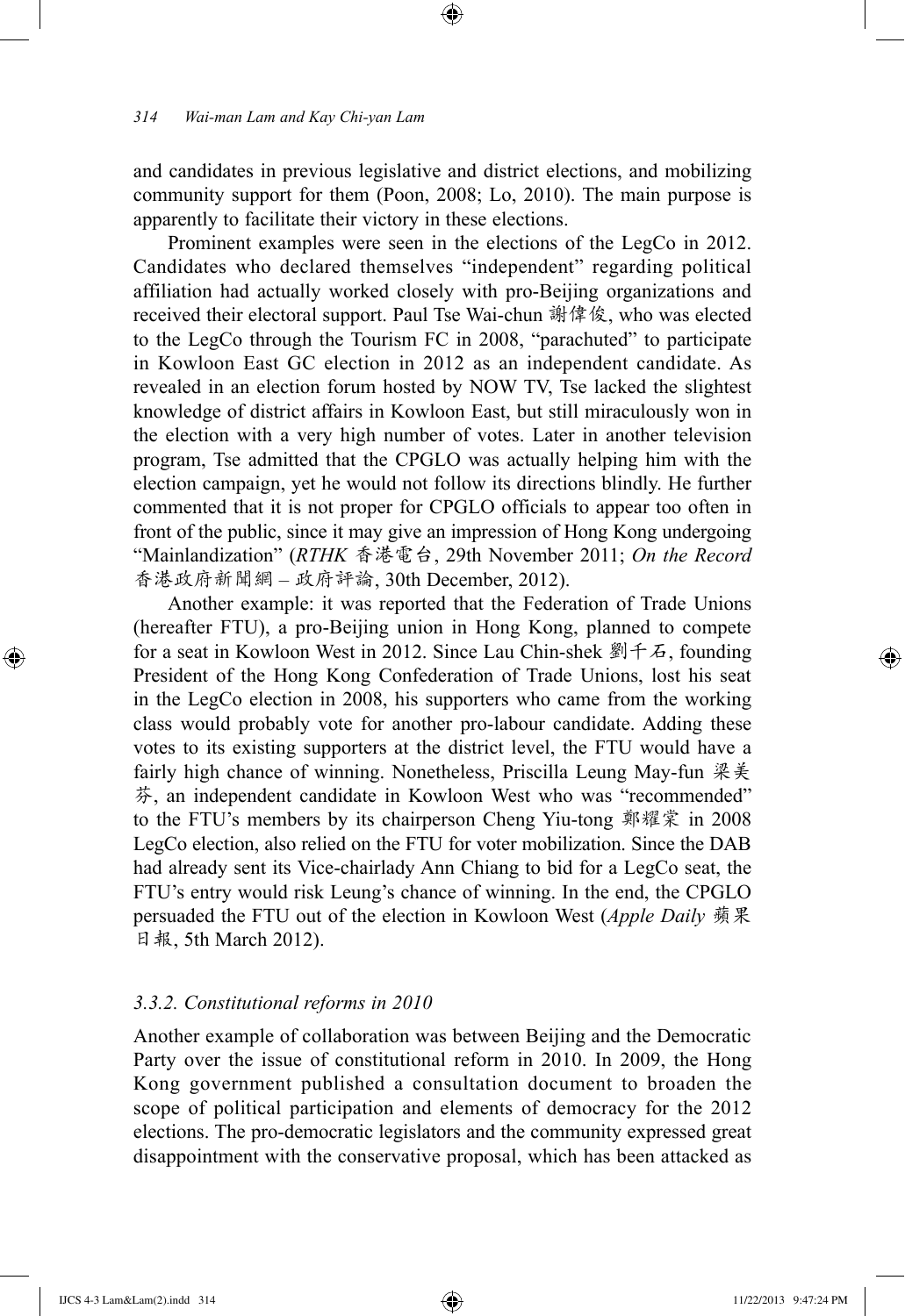a rehash of the one rejected in 2005. A campaign on "*de facto* referendum" was initiated by the Civic Party and the League of Social Democrats in which five legislators from the two parties resigned and then mobilized the Hong Kong people to vote them back into the LegCo in the by-election and demand for universal suffrage in the nearest future. The Democratic Party condemned the consultative proposal for failing to facilitate universal suffrage in 2012, yet, breaking off relations with the radical democrats in the *de facto* referendum and its assessment that Beijing would be keen to see a breakthrough in the talks over constitutional reform, it opted for deliberation with the CPGLO.

⊕

In 2010, 11 local democratic groups formed the Alliance for Universal Suffrage (hereafter the Alliance), an umbrella group of moderate democrats with Democratic Party at its core. It was reported that the CPGLO have arranged members of the Alliance to meet with Beijing; dialogue that had been ceased since the 1989 Tiananmen Incident was rehabilitated. To strive for "the maximum degree of democracy" for 2012 elections, the Alliance was prepared to accept the reservation of FC elections for eight more years, which departed from the demands of other democratic parties. It further brought up the proposal of "one person, two votes" to reform the FC election in 2012, on the condition that the FC must be scrapped in 2020. Former Deputy Director of the CPGLO, Li Gang 李刚, also spoke favourably of the Democratic Party, said the party was invited because it chose neither to participate in nor support the *de facto* referendum (*Ming Pao*, 25th May 2010).

At the early stage of the negotiation, proposal of the Alliance was bluntly rejected by the Chinese officials. Nevertheless, realizing that the democratic legislators were prepared to vote down a reform package with no substantial progress for democratic elements for the 2012 elections, the stance of the central government then softened considerably. Three days before the package was put to vote in the LegCo, Li Gang met with the representatives from the Democratic Party and opened green light for their revised constitutional reform proposal. The revised proposal was then successfully passed by LegCo with 46 votes out of 60. The Civic Party and League of Social Democrats were unable to stop the package from getting passed despite their opposition. This has triggered a split in the democratic camp as the Democratic Party sided with the Hong Kong government amidst severe public recrimination and criticisms.

In that, the strategy of collaboration not only secured the passage of the government-proposed constitutional reform package, it also had the effect of divide-and-rule. The moderate democrats' proposal was given way, yet with controversies. The society was deeply divided as some believed that the revised proposal did not go far enough towards democratic aspirations promised in the Basic Law. The radical democrats were dismissed from any

⊕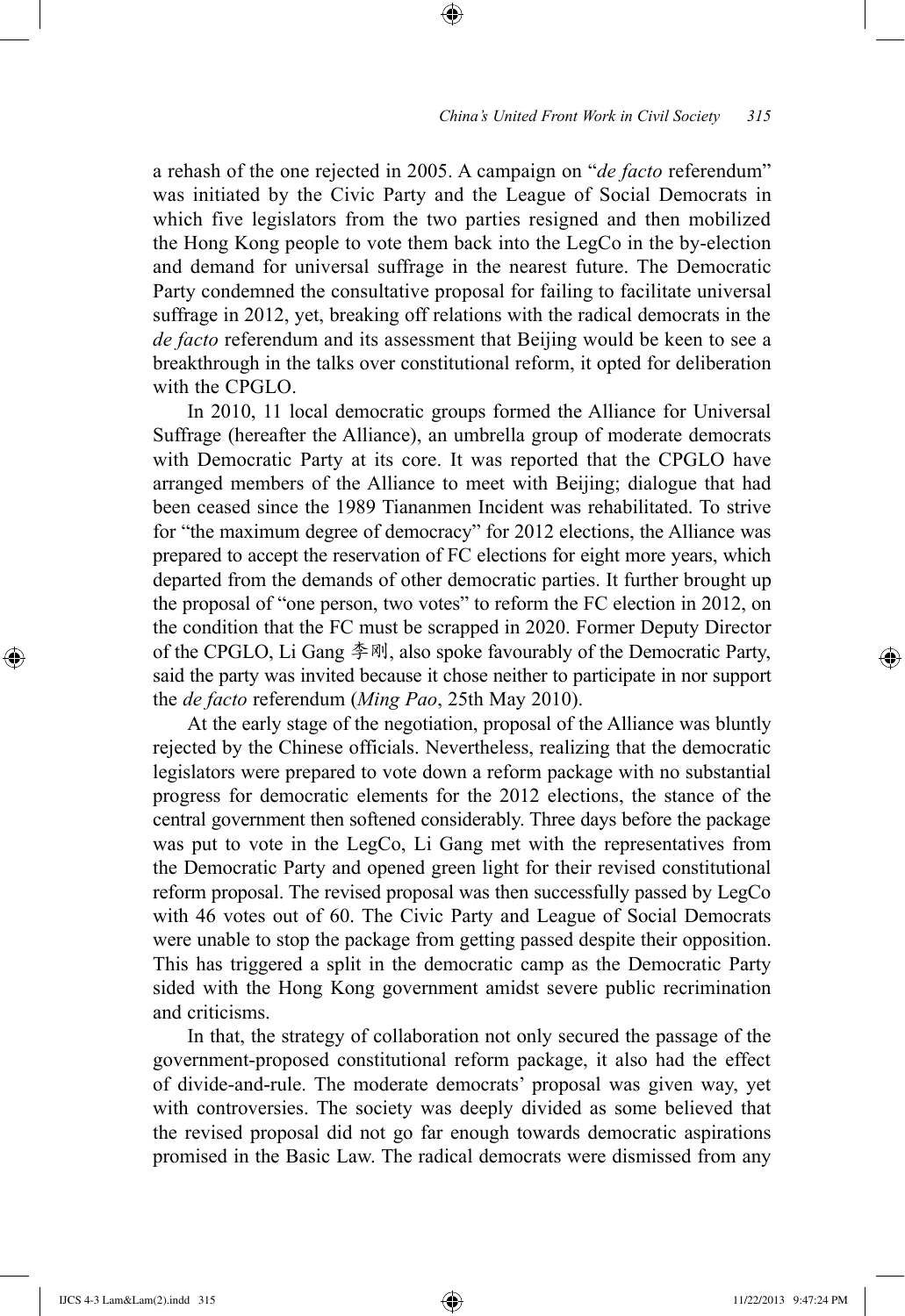meaningful dialogue with the central government, which not only sharpened division between the Democratic Party and its allies, but also risked future cooperation. Some of the Democratic Party's supporters were also alienated, accusing the party of reneging on its commitments and "selling out" people of Hong Kong.

⊕

## *3.4. Containment*

#### *3.4.1. Reinterpretation of the Basic Law*

As previously analyzed, state corporatist regimes can make use of the law to constitute new state control. In Hong Kong, owing to the judiciary's respectable status and the tradition of the rule of law, containment measure has taken place at the constitutional level whereby attempts were made by the NPCSC to reinterpret certain stipulations and legal concepts in the Basic Law and the Hong Kong's Court of Final Appeal's (hereafter CFA) rulings. Containment works in a way that definitions of concepts and practices under the Basic Law in Hong Kong would be made in line with Beijing's understanding and judgments, affecting the autonomy of Hong Kong, its judiciary independence and democratic development.

Altogether, the NPCSC had made four attempts to interpret the Basic Law. Of relevance here, the second reinterpretation of the Basic Law by the NPCSC took place in 2004. After the massive demonstration against the Article 23 in 2003, there have been immense demands for universal suffrage for the election of the CE and the LegCo in 2007 and 2008. Amidst the controversies, the NPCSC took steps to reinterpret Article 7 of Annex I and Article III of Annex II of the Basic Law, and made decisions on issues related to the methods for selecting the CE in 2007 and for forming the LegCo in 2008. The NPCSC's statements ruled out the possibility of implementing universal suffrage for the elections of the CE in 2007 and the LegCo in 2008. In addition, it declared that any constitutional reforms in Hong Kong have to be gradual and orderly, and added a new procedural requirement on the democratization of Hong Kong's electoral system. The LegCo is barred from initiating reforms on the election law and, instead, the reform process can only be initiated by the CE and requires endorsement by the NPCSC. These requirements, however, are not found in the text of the Basic Law.<sup>3</sup>

## *3.4.2. Redefining universal suffrage*

The meaning of universal suffrage has become much controversial in the course of the debate on Hong Kong's constitutional development. Understandably, China has attempted to restrict the prevalence of the understanding

⊕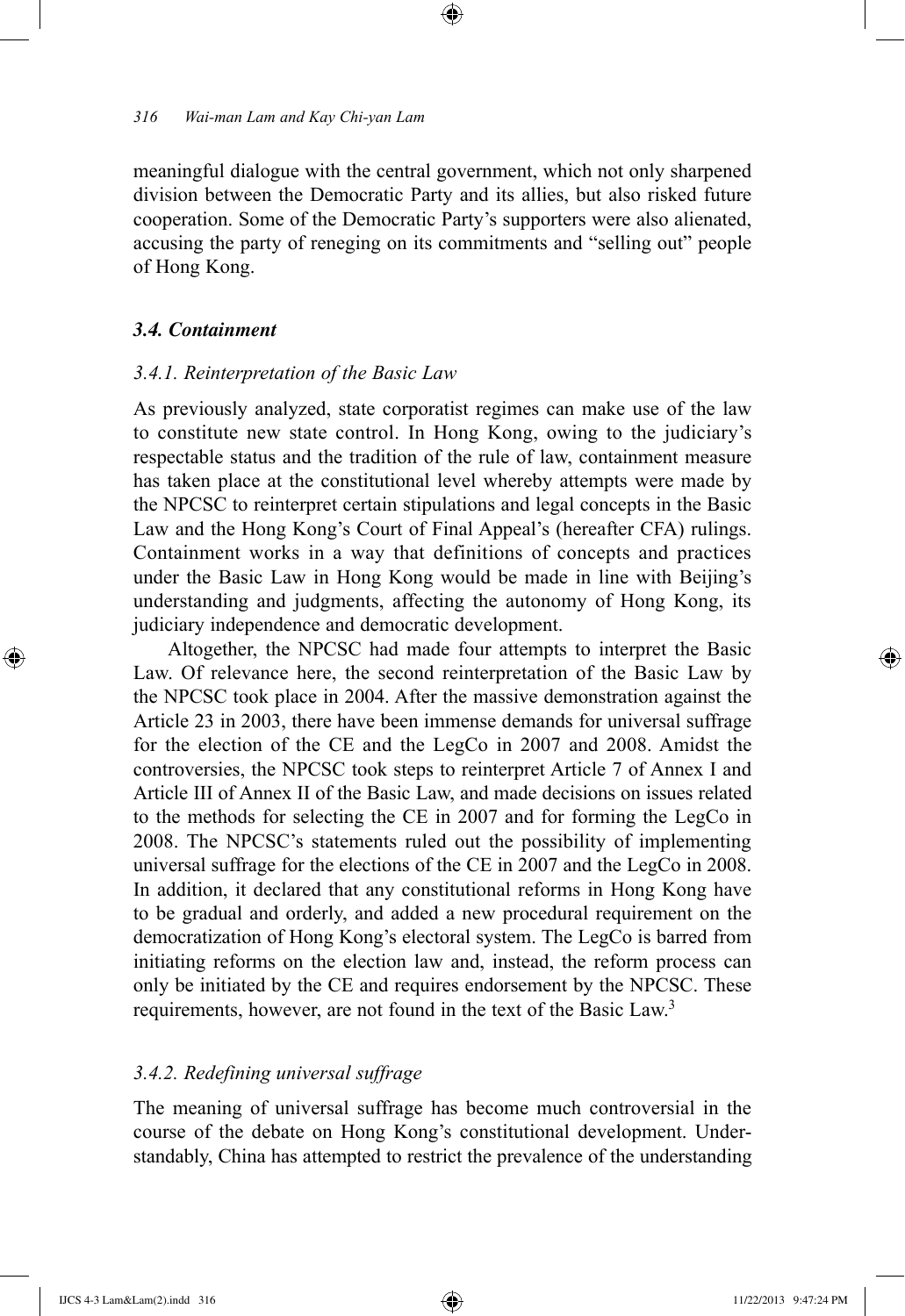of the concept as equal and universal voting rights as upheld by the democrats by redefining the concept as something with Chinese characteristics. Early in 2008, former Deputy Secretariat of NPCSC, Qiao Xiaoyang 乔晓阳, who has been in charge of Hong Kong's constitutional reform, together with some Chinese legal experts claimed that the meaning of universal suffrage, a term having a universal definition under the United Nations' Covenant, should be understood by studying the legislative intent of the Basic Law. This view was echoed by Hong Kong's former Chief Secretary Henry Tang who said the Basic Law does not require for the abolition of the FC seats of the LegCo, implying that the FC could be retained for universal suffrage.

⊕

In 2010, Qiao Xiaoyang outlined in his speech the future and the definition of universal suffrage in Hong Kong. He claimed that "universal suffrage" for the legislature means equal and universal voting rights but these rights could be subject to legal restrictions. Future elections should be compatible with Hong Kong's legal status, executive-led system and capitalist economy as well as the interests of various classes. Qiao's speech is evident that under China's policy on Hong Kong, the understanding of universal suffrage could be modified according to political needs.

In a similar manner, Yu Zhengsheng, member of the CCP Politburo Standing Committee and Chairman of the CPPCC, in 2013, claimed that Hong Kong must be governed by people who love the country and Hong Kong, and warned against the city being used as a subversive base that would threaten national security. His view was echoed by Chan Wing-kee 陳永棋, a Standing Committee member of the CPPCC, who further suggested that in the election of the Hong Kong Chief Executive in 2017 (even if universal suffrage would be in place), a screening process or a primary poll should be introduced to ensure that the candidates would be acceptable to Beijing, and such arrangements are not undemocratic (*South China Morning Post*, 25th March 2013).

# *3.4.3. Demoralizing the democratic camp and reinforcing counter participation*

As part of the attempts to contain the influence of the democrats in Hong Kong, Beijing has sought to demoralize and spilt the democratic camp. As analyzed above, the negotiations on the constitutional reforms for 2012 between the Chinese authorities and the Democratic Party in 2010 has deeply hurt the unity of the democratic camp. Another important example is the District Council elections in 2011 in which suspicious vote-rigging in the elections back-dropped the landslide victory of the pro-Beijing camp. Also, smear campaigns were launched to affect the election results. Near the polling date, Jimmy Lai Chee-ying, a local pro-democracy businessman, was reported

⊕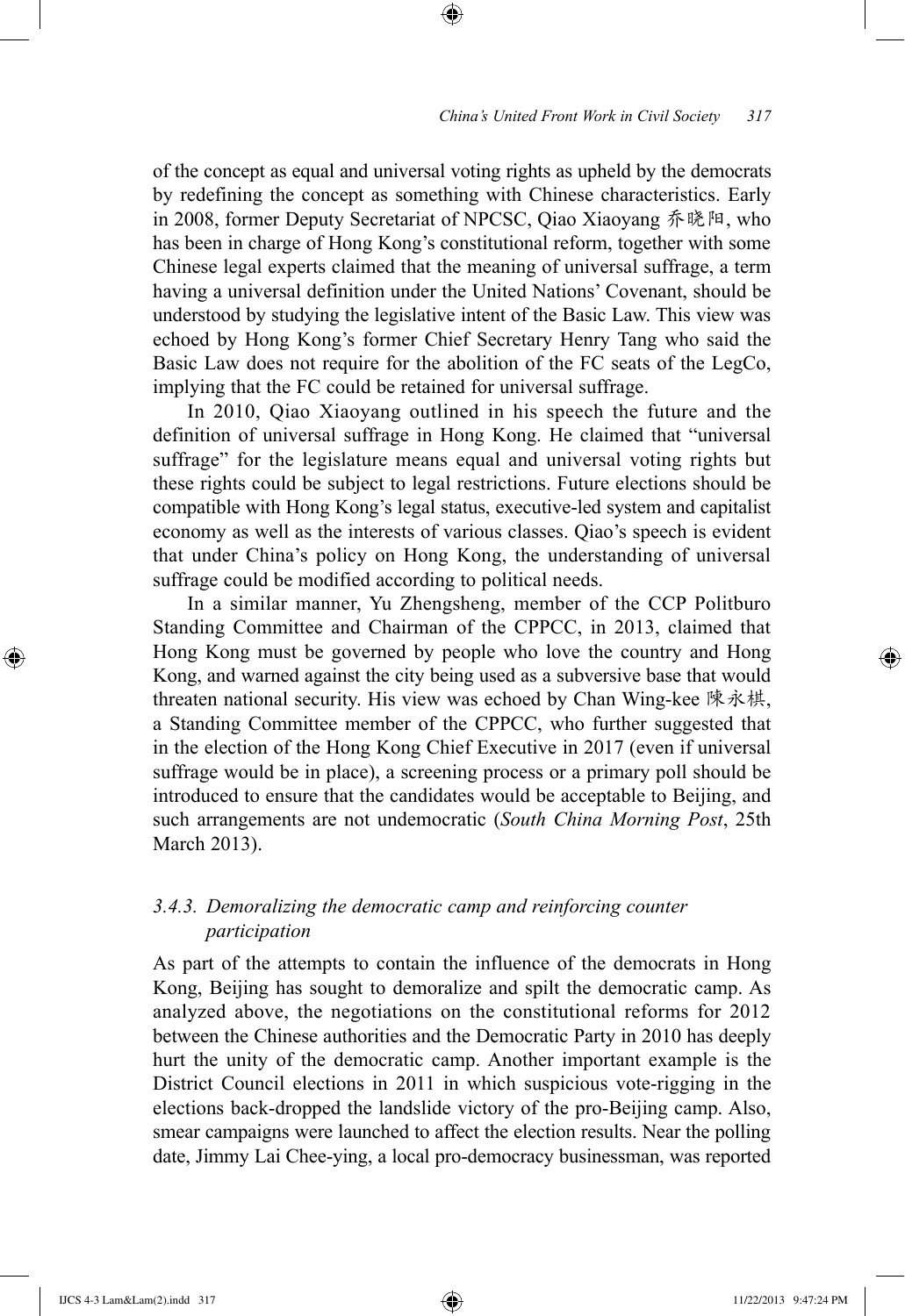to have donated a large sum of money to local democratic parties and Cardinal Joseph Zen 陳日君, then head of the Hong Kong Catholic Church and an active supporter of the democratic movement. Though these donations were legal, Lai was accused of being a conduit for foreign money and influence (*Wall Street Journal*, 5th December 2011).

⊕

Attempts to cultivate regimented participation have also been noticeable in Hong Kong. While there is no concrete proof of the systematic mobilization of the Chinese authorities in the incidents analyzed below, it would also be counter-intuitive not to associate them together. By and large, the incidents were mobilized by pro-Beijing figures and organizations in Hong Kong to dilute the influence of the democrats on issues considered potentially subversive and harmful to stability. For instance, on the day of the massive demonstration against Article 23 in 2003, a carnival to promote health consciousness against SARS was held by the FTU in the same public park where the protesters gathered. In 2010, in response to the call for "referendum" by the Civic Party and the League of Social Democrats, 96 leading pro-establishment figures in Hong Kong formed the Alliance for Constitutional Development. They declared their support for the government proposal on political reforms that had been criticized by democrats as conservative. Since 2012, activities both for and against the CE Leung Chunying have become organized. For instance, on 1st January 2013, protests both for and against the CE Leung were held. Anti-Leung protest organizers claimed 130,000 people had participated in their protest, and the pro-Leung protestors were said to be paid for their attendance.

Alongside the above development is the establishment of a significant number of pro-Beijing "parallel" and new associations. Assuming the pseudo-role of "elite associations", these parallel associations are formed with the purpose to dilute any undesirable political influence and to achieve dominance in specific sectors as far as possible. This is another salient feature of China's united front work in Hong Kong, which has been in place even before 1997. These associations can either be umbrella or secondtier organizations affiliated or subordinated to the umbrella organizations. While some of these organizations have been established before the political handover, some others were founded during the past decade for nourishing local support, cultivating patriotism, and counteracting the influence of pro-democracy organizations. For instance, the Hong Kong Federation of Education Workers was formed in 1975 to balance the influence of the Hong Kong Professional Teachers' Union (1973) which is pro-democracy. Parallel to the Hong Kong Federation of Students (1958), which is the umbrella association of the student unions of tertiary education institutions who has heavily involved in pro-democracy political issues, the Hong Kong Youth and Tertiary Students Association was established in 1993 to unite pro-

⊕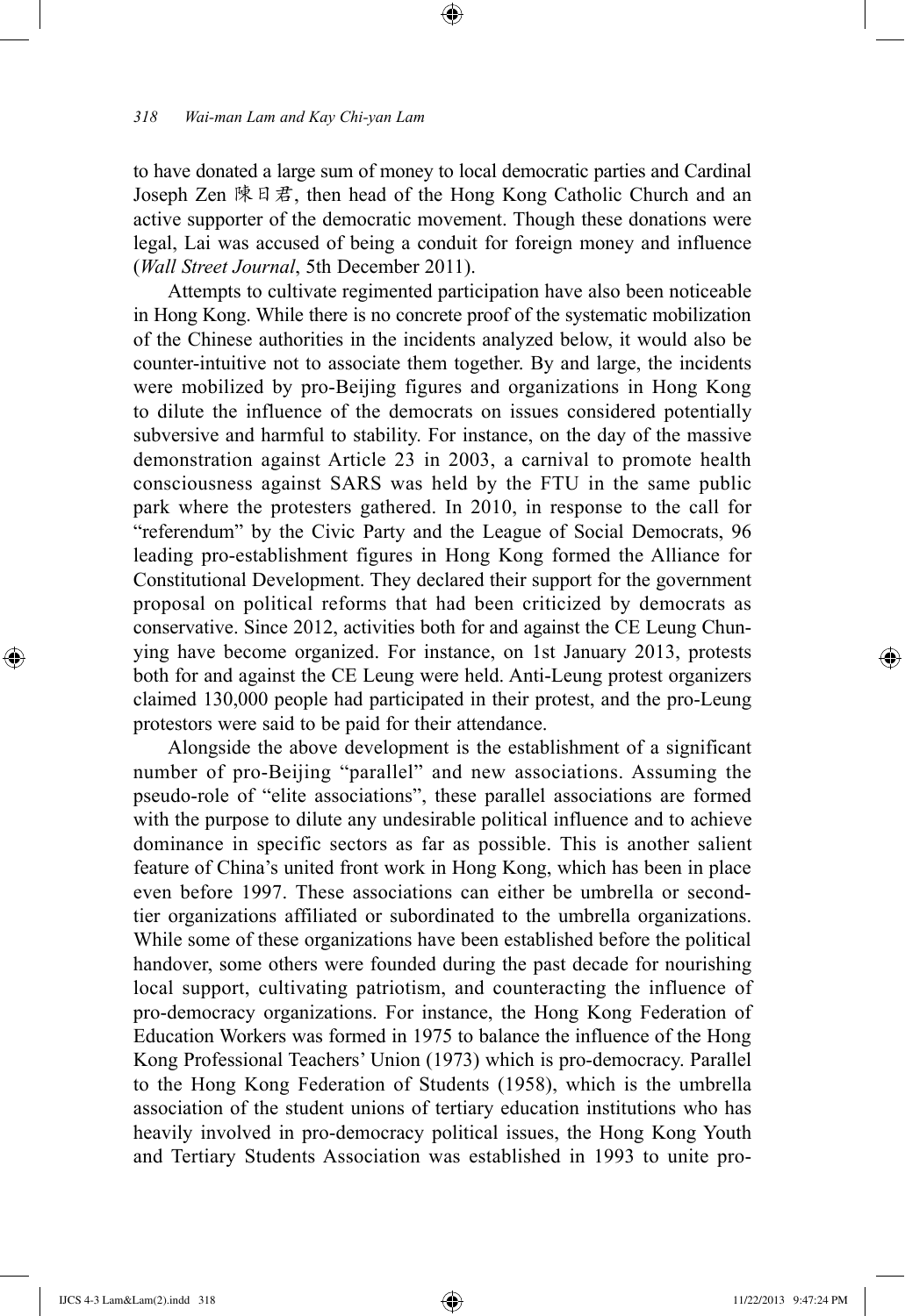establishment tertiary and university students. Near that time, the Hong Kong United Youth Association (1992), Hong Kong Youths Unified Association (1996), and Federation of New Territories Youth (1997), all with a pro-Beijing background, were also founded to rally support from the youngsters. In the media sector, the Hong Kong Federation of Journalists (1996) was formed to counter-balance the influence of the pro-democracy Hong Kong Journalists Association (1968).

⊕

Since the political handover and notably after 2003, Beijing has also been active in supporting new groups of the second generation of local tycoons. Important examples include Y. Elites Group (2007) and Centum Charitas Foundation (2008) (Cheung, 2012: 336-338). There has also been a proliferation of pro-Beijing new associations targeting particularly the younger generations in Hong Kong. These include, for example, the Hong Kong Youth Power Association (2001), Future Star Federation of Students (2005), and various youth exchange promotion associations with different Mainland regions, such as the Hong Kong Youth Exchange Promotion United Association (2009).

#### *3.5. Denunciation*

⊕

In some cases, measures of denunciation were employed by the Chinese authorities for asserting forceful and quick political control. One notable example is the debate on the de facto referendum initiated by the Civic Party and the League of Social Democrats in 2010. The parties' announcement of referendum had precipitated severe criticisms from the Chinese authorities. The CPGLO in Hong Kong, and the Hong Kong and Macau Affairs Office denounced such a campaign as violating the spirit and provisions of the Basic Law, with particular emphasized that constitutional development in Hong Kong be carried out in gradual progress. Referendum, as reiterated by the Chinese authorities, carries a special constitutional meaning, and no provisions of the Basic Law have empowered Hong Kong to carry out any form of referendum. During the course of debate, potential dangers and uncertainties were exaggerated by the authorities to delegitimize the movement as a whole. For instance, the term "uprising" used by the democrats was framed by the authorities as subversive, connoting military uprising. The fight for universal suffrage was branded as attempts to seek political independence from China. At the societal level, the referendum was further boycotted by pro-Beijing elites. The pro-Beijing media staged vehement criticisms of the political parties participating in the referendum. Originally, pro-Beijing parties such as the DAB and the FTU announced their intention to send candidates for the by-election. Nevertheless, their stance changed later on, proclaiming that they were against any attempts of confrontational tactics.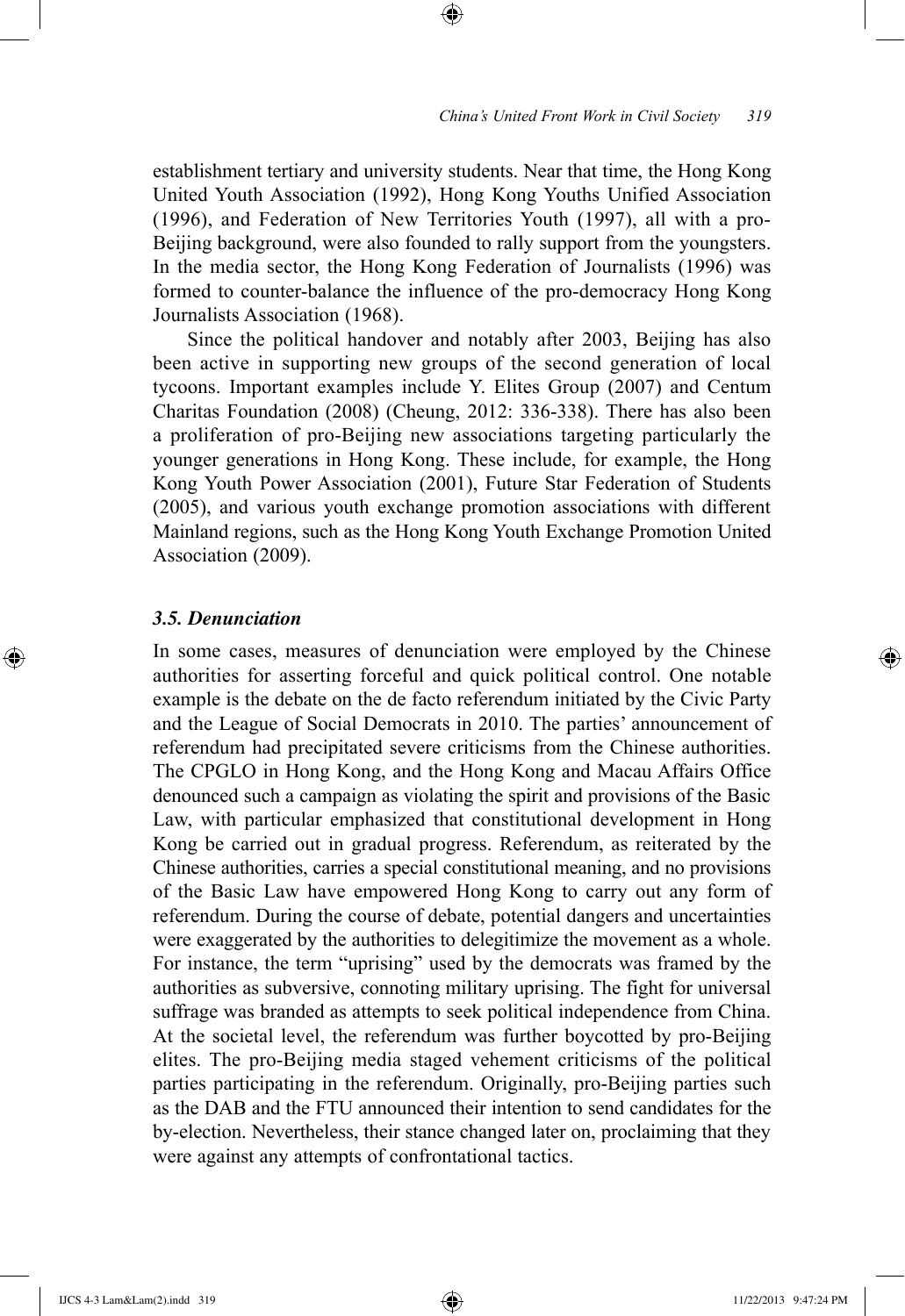Another important example is the autonomy movement emerged in Hong Kong since 2012. At present, the autonomy movement is hardly "a" movement. In terms of the background of people involved, it consists of individuals from different social strata and different social bodies such as the Hong Konger Front and the Hong Kong City-State Autonomy Movement. The goals and demands of the participants and social bodies are also varied, ranging from very crude demand that Mainlanders "get lost" from Hong Kong to relatively organized ideas about enhancing autonomy for Hong Kong. If it were not because of the movement's anti-Communist sentiments, its general call for Hong Kong autonomy, and the waving of the colonial Hong Kong flag by some protestors during protests and public forums, prominent Chinese officials would not have reacted so sharply.

⊕

Despite the common belief in Hong Kong that "Hong Kong independence" is no more than an empty slogan, the development of the movement in 2012 has invoked sharp criticisms from Chinese officials formerly in charge of Hong Kong affairs. Chen Zuoer, for example, said that the rise of a proindependence force in Hong Kong is spreading like a virus and should be firmly dealt with. Lu Ping  $\frac{1}{3} + \frac{1}{2}$ , in different occasions, denounced that those who advocate for Hong Kong independence are morons who do not know their history, that Hong Kong would become a dead city without support from China, and that those who do not recognize their Chinese identity should look at what is written on their passports or renounce altogether their Chinese nationality. Such views were echoed by pro-Beijing figures in Hong Kong such as former CPPCC member Lew Mon-hung who said that waving colonial flag is traitor behaviour and should be banned (*Oriental Daily*, 2nd January 2013).

In a similar manner, in an article published in 2013, Director of Publicity at the CPGLO Hao Tiechuan 郝铁川 commented that Hong Kong is at a low ebb yet the advocacy for Hong Kong independence is a "poison" which also violates the principle of "one country". Hao, a controversial figure, once openly criticized the HKUPOP polls on the development of Hong Kong people's ethnic identification led by Robert Chung 鍾庭耀 as unscientific and illogical. His controversial criticism had triggered, or was linked to, series of vicious attacks on Chung in the pro-Beijing newspapers in Hong Kong and China afterwards. Chung was denounced as inciting Hong Kong people to deny their Chinese identity, accepting dirty political bribes, and having connection with a British intelligence agency (*i-cable*, 29th December 2011). The incidents eventually prompted Hong Kong's Secretary for Constitutional and Mainland Affairs Raymond Tam 譚志源 to deny interference from Beijing on the polls and reassured that academic freedom in Hong Kong is protected by the Basic Law.

⊕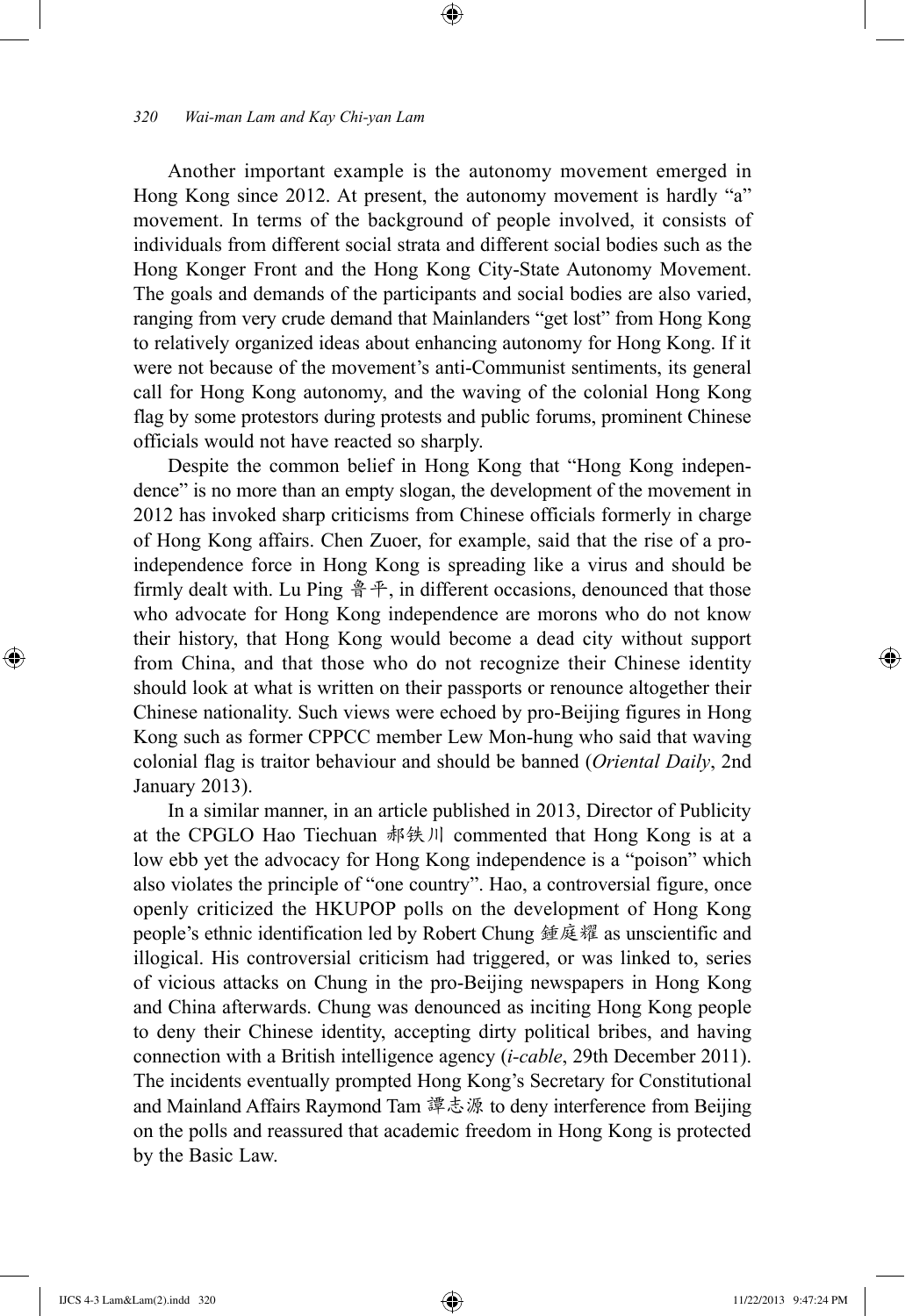#### **4. Lessons from Hong Kong**

China's united front work in Hong Kong illustrates a more inclusionary version of state corporatism adopted for political expediency consideration. The above analysis shows that the strategies it employs range from subtle to blatant moves, from soft to hard measures, and from assimilation to total rejection.

⊕

It is noticeable that, as political expedient and soft tactics, namely integration, cooptation and collaboration, have been employed by Beijing in Hong Kong inasmuch as in other autonomous regions, other ruling strategies, namely containment and denunciation, adopted in Hong Kong are not very commonly used in other autonomous regions where political coercion and heavy-handed assimilation policies might instead be perceived as more effective in curbing enemies. Classical theories of united front work of the Chinese Communist Party suggest that the scope of attack be restrained, and the number of enemies be kept to the minimal. The same principle applies to Hong Kong. From the way how Beijing antagonized the Democratic Party to how it beckoned its past enemy, it seems that its united front work in Hong Kong is to a large extent, pragmatic and versatile. Nevertheless, China's use of collaboration as a delaying strategy, notably on universal suffrage, has alienated even moderate democrats, which has made China's united front work on the 2017 and 2018 constitutional reforms even more difficult. By far, the democrats have formed a new alliance for universal suffrage which can be considered as a counter united front. Indeed, China's measures of soft tactics as well as containment and denunciation, being used in parallel, have polarized the local civil society which would run counter to Beijing's desires in its united front work. While part of the Hong Kong population are increasingly dependent on the central government for benefits and political decisions, the increasing sense of alienation of some others has provoked separatism and radical reaction much stronger than ever.

Alongside this, Beijing has actively involved in the local civil society by establishing parallel organizations, manipulating elections and organizing political activities to counteract popular participation. This has resulted in the further politicization and polarization of the civil society. In recent years, it is witnessed that the antipathy to state intervention in Hong Kong has spilled, fuelling general anger of local people towards Mainlanders and elevating to new heights conflicts between local groups who hold different views of China. As also noticed in other autonomous regions, Beijing's assimilatory policy, dedicated to cultivate state patriotism and dilute local identity of ethnic minorities, has transformed the tension between the state and the ethnic minority groups into clashes between the Chinese and the ethnic minority groups or clashes between different ethnic groups (Demirtepe and Bozbey, 2012).

⊕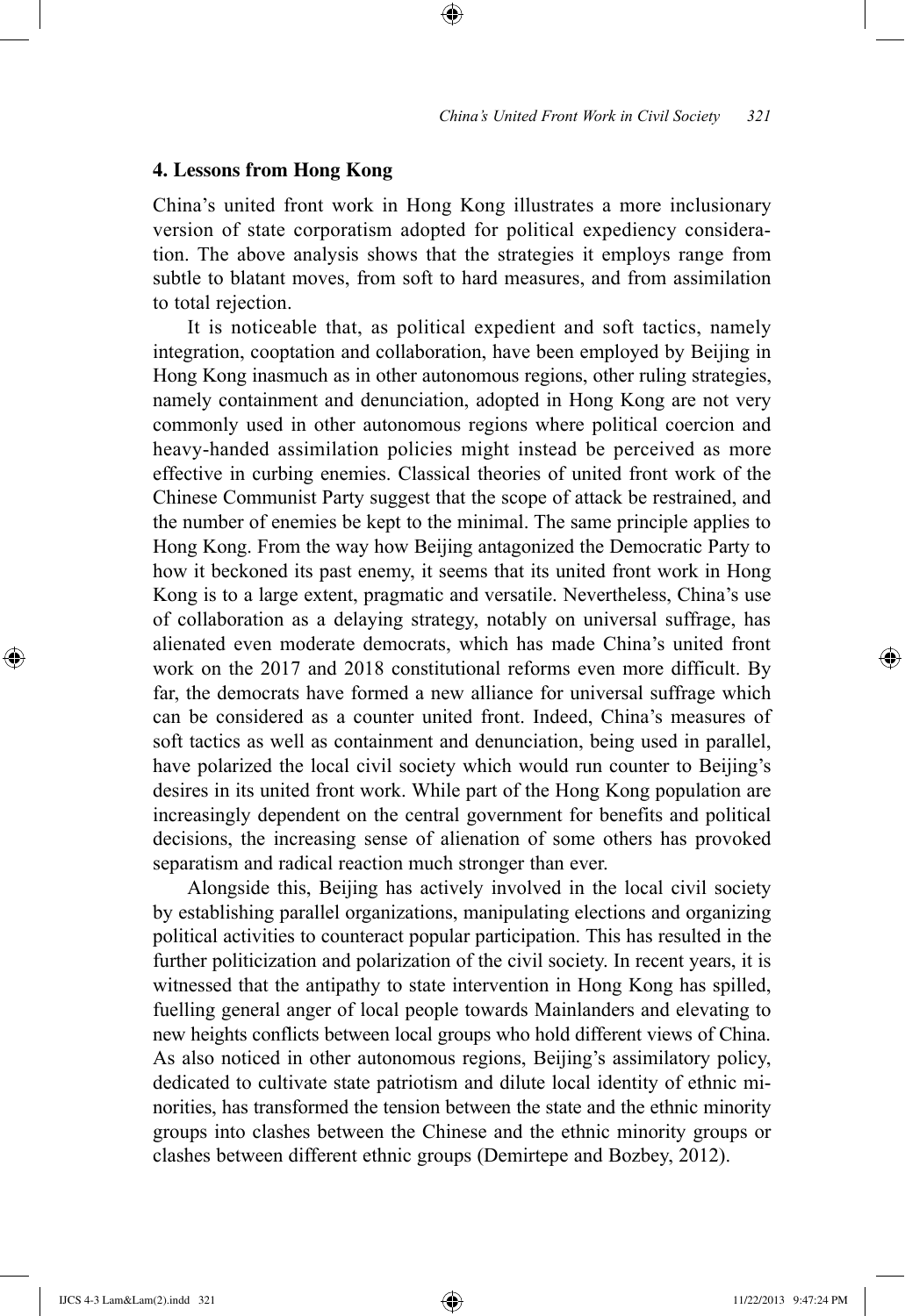Ultimately, in the framework of state corporatism, China's united front work will hardly be effective in achieving the Chinese ideal of social harmony, if, without a genuine respect for multiculturalism. The support of minority cultures, and a different cultural system such as that of Hong Kong, by the Chinese government has been utilized as a symbol of the state's endorsement of multiculturalism, the format and content of cultural diversity are however regulated. Ethnic minorities are included in official discourses in the contexts of "national unity" and "development": It is only within this overarching framework of national unity that ethnic minorities have been permitted to seek state recognition of their self-defined identity. They are also presented as groups in need of economic development. Believing that economic wellbeing may ease discontents amongst ethnic groups, Beijing presents itself as a benevolent patron, which unavoidably confines the groups' developmental choices to the ones formulated by the state. A similar mentality has been exhibited in Beijing's interaction with the civil society in Hong Kong, with an emphasis on Hong Kong as an economic city and the state as an important source of support and inspiration. While such cultural diversity is built upon hierarchies and formulated from top-down, united front unavoidably alienates and suppresses important aspects of ethnic and native cultures, and precludes other possibilities of development wanted by the locals from being actualized.

⊕

## **5. Conclusion**

⊕

This article unravels China's united front work in the civil society of Hong Kong after the political handover since 1997. Using the case of Hong Kong, it aims to investigate China's direct and indirect influence in managing the local civil society through five types of corporatist measures, including integration, cooptation, collaboration, containment, and denunciation. While it has been widely analyzed by scholars that state corporatism characterizes the statesociety relations in China, including the state's relations with its autonomous regions, the case of Hong Kong, however, shows that the ruling strategies of China are very adaptive and tend to be inclusionary.

The strategies analyzed above range from subtle to blatant moves, and from soft to hard tactics. They reflect a host of attitudes and aims of the central government in dealing with the local community, which run from assimilation to total rejection. The adoption of different strategies depends upon whether the central government regards its targets as friends, valuable potential cooptees or enemies. Nevertheless, because of Hong Kong's unique situation, China's strategies in this special administrative region appear to be more inclusionary than they are in the Mainland. The soft and hard tactics used in parallel in Hong Kong have resulted in further politicization and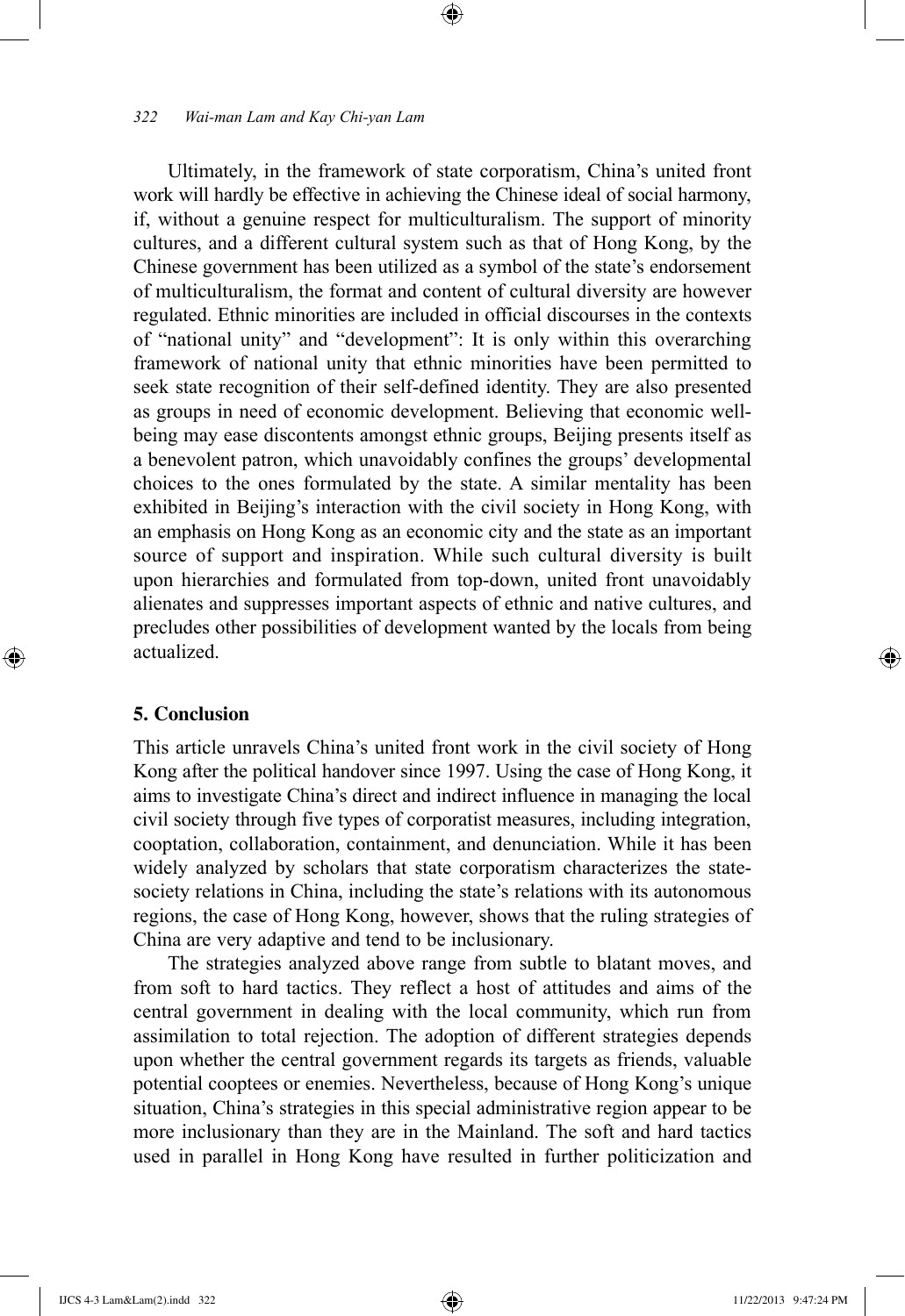polarization of the civil society, and transformed the tension between the state and the local groups into clashes between different local groups, as seen in other autonomous regions such as Tibet and Xinjiang. Over the years, the agents for state corporatism have been ever expanding in Hong Kong. The ideologies propagated have now gone beyond consensus and harmony to also include patriotism and reinterpretation of other political ideas, including universal suffrage, conducive to cultivating obedience.

⊕

## **Notes**

 $\bigoplus$ 

- We would like to thank the anonymous reviewers of this article, and the participants at the International Conference "China in Transition: Economic Reform and Social Change" organized by the Institute of China Studies, University of Malaya, for their useful comments on an earlier version of this article. Special thanks go to the Director of the Institute of China Studies, University of Malaya, for his kind invitation to the conference. Lastly, we would like to thank the anonymous informants for this study for their insights. We are responsible for the remaining errors.
- Dr Wai-man Lam 林蔚文 is assistant professor at the Department of Politics and Public Administration of the University of Hong Kong. Her major research interests include identity politics, political culture and participation, democratization and civil society. She is the author of *Understanding the Political Culture of Hong Kong: The Paradox of Activism and Depoliticization*  (M.E. Sharpe, 2004), and editor of *Contemporary Hong Kong Politics* (Hong Kong University Press, 2007), and *Contemporary Hong Kong Government and Politics* (Hong Kong University Press, 2012). She has also published in *The China Quarterly*, *Social Indicators Research*, *Citizenship Studies*, and elsewhere. <*Email: lamwm@hku.hk*>
- \*\* Kay Chi-yan Lam 林緻茵 is currently a Ph.D. candidate at the University of Hong Kong, with a focus on the Chinese government's united front work in Hong Kong. Her current research interests include discourse analysis, civil society and party politics. <*Email: kaycylam@gmail.com*>
- 1. "External Direct Investment Statistics of Hong Kong 2011". <*http://www. statistics.gov.hk/pub/B10400032011AN11B0100.pdf*>
- 2. As of 2013, the Hong Kong LegCo is composed of 70 seats. Half of the seats are returned by five geographical constituencies (GC) of around 3.4 million registered voters on universal suffrage, and the other 30 members by 28 FCs of around 230,000 registered voters. The remaining five members are nominated by elected District Councillors, and elected by all registered voters who do not have a right to vote in FC elections. FC's eligible voters include designated individuals and legal entities such as organizations and corporations, representing predominantly business and professional interests. Over the decades, the non-uniform election methods within the FC, the unfair nature of their representation, and the institutionalized constraints FC placed on limiting the power and mitigating the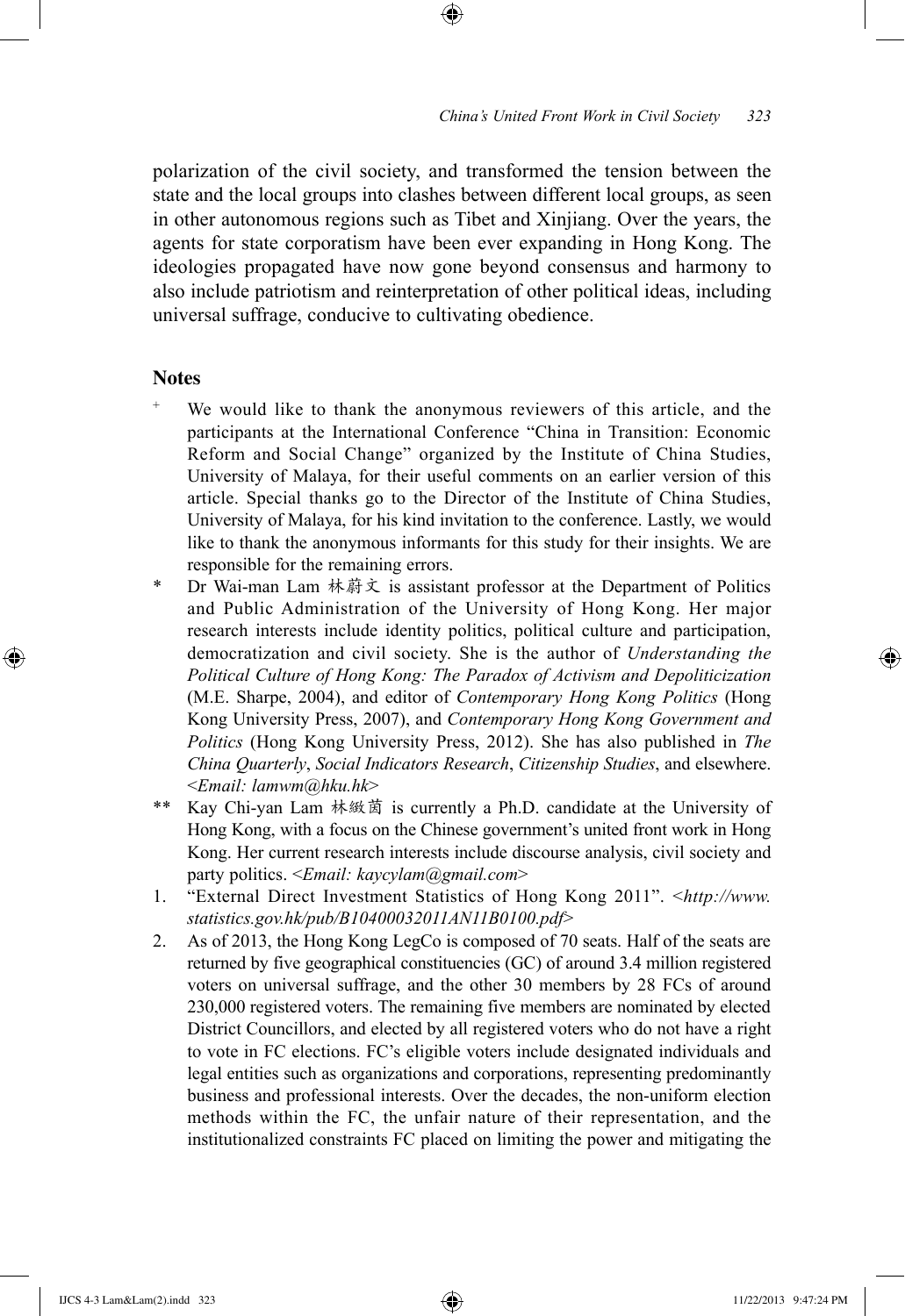influence of the GC-returned legislators have attracted lots of criticisms and demands for their abolition.

3. <*http://www.basiclaw.gov.hk/en/publications/book/15anniversary\_reunification\_ ch2\_3.pdf*>

#### **References**

⊕

- Chan, A. (1993), "Revolution or Corporatism? Worker and Trade Unions in Post-Mao China", *The Australian Journal of Chinese Affairs*, Vol. 29, pp. 31-61.
- Chan, J.M., H.L. Fu and Y. Ghai (2000), *Hong Kong's Constitutional Debate: Conflict over Interpretation*, Hong Kong: Hong Kong University Press.
- Chou, Bill K.P. (2012), "The Change of China's Rule in Xinjiang since the Early 1980s", *Chinese Law and Government*, Vol. 45, No. 3, pp. 3-10.
- Demirtepe, M. Turgut and İzzet Ahmet Bozbey (2012), "Accommodation or Assimilation? Chinese Government Policies toward Uyghur Minority", *USAK Yearbook of Politics and International Relations*, Vol. 5 (January), pp. 151-174.
- Foweraker, J. (1987), "Corporatist Strategies and the Transition to Democracy in Spain", *Comparative Politics*, Vol. 20, No. 1, pp. 57-72.
- Hao, Yufan Hao and Weihua Liu (2012), "Xinjiang: Increasing Pain in the Heart of China's Borderland", *Journal of Contemporary China*, Vol. 21, No. 74, pp. 205-225.
- Holliday, I., N. Ma and R. Yep (2004), "After 1997: The Dialectics of Hong Kong Dependence", *Journal of Contemporary Asia*, Vol. 34, pp. 254-271.
- Kwong, B.K.K. (2010), *Patron-client Politics and Elections in Hong Kong*, London, New York: Routledge.
- Lee, C.H. (2006), "The Politics of Alliance: The United Front Work on the Chinese Capitalists in Hong Kong, 1950s-1980s", MPhil thesis, The University of Hong Kong.
- Lo, S.S.H. (2008), *The Dynamics of Beijing-Hong Kong Relations: A Model for Taiwan?*, Hong Kong: Hong Kong University Press.
- Lo, S.S.H. (2010), *Competing Chinese Political Visions: Hong Kong vs. Beijing on Democracy*, Westport: Praeger Security International.
- Loh, C. and C. Lai (2007), *Reflections of Leadership: Tung Chee Hwa and Donald Tsang, 1997-2007*, Hong Kong: Civic Exchange.
- Ma, N. (2007), "State-press Relationship in Post-1997 Hong Kong: Constant Negotiation amidst Self-Restraint", *The China Quarterly*, Vol. 192, pp. 949- 970.
- Oi, J. (1992), "Fiscal Reform and the Economic Foundations of Local State Corporatism in China", *World Politics*, Vol. 45, pp. 99-126.
- Poon, K. (2008), *The Political Future of Hong Kong: Democracy within Communist China*, London and New York: Routledge.
- Saward, M. (1992), *Co-optive Politics and State Legitimacy*, Aldershot, England: Dartmouth.
- Schmitter, P.C. (1974), "Still the Century of Corporatism?", *The Review of Politics*, Vol. 36, pp. 85-131.

IJCS 4-3 Lam&Lam(2).indd 324 11/22/2013 9:47:24 PM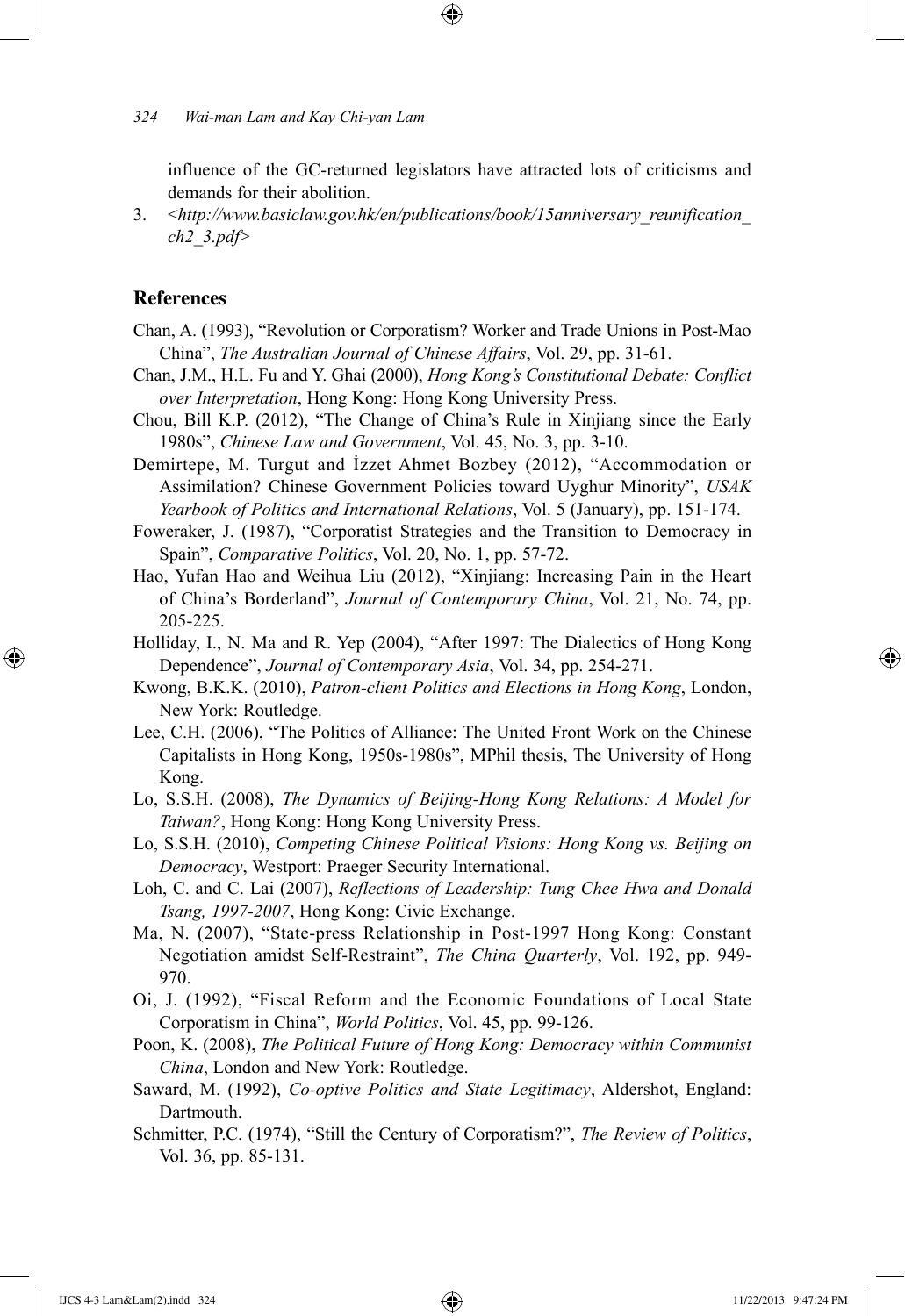Smith, Warren W. (2009), *China's Tibet?: Autonomy or Assimilation*, Lanham, Md.: Rowman & Littlefield Publishers.

⊕

- Spalding, R.J. (2003), "State Power and its Limits: Corporatism in Mexico", *Comparative Political Studies*, Vol. 14, No. 2, pp. 139-161.
- Unger, J. and A. Chan (1995), "China, Corporatism, and the East Asian Model", *The Australian Journal of Chinese Affairs*, Vol. 33, pp. 29-53.
- Unger, J. (ed.) (2008), *Associations and the Chinese State: Contested Spaces*, Armonk, New York: M.E. Sharpe.
- Wan, K.F. (2003), "Beijing's United Front Policy toward Hong Kong: An Application of Merilee Grindle's Model", MPhil thesis, The University of Hong Kong.
- White, G. (1993), "Prospects for Civil Society in China: A Case Study of Xiaoshan City", *The Australian Journal of Chinese Affairs*, Vol. 29, pp. 63-87.
- Wiarda, H.J. (1996), *Corporatism and Comparative Politics: The Other Great "Ism"*, Armonk, New York: M.E. Sharpe.
- Wu, G. (2007), "Identity, Sovereignty, and Economic Penetration: Beijing's Responses to Offshore Chinese Democracies", *Journal of Contemporary China*, Vol. 16, pp. 295-313.
- Yep, R. (2007), "Links with the Mainland", in Wai-man Lam *et al*. (eds), *Contemporary Hong Kong Politics*, Hong Kong: Hong Kong University Press, pp. 245- 264.

⊕